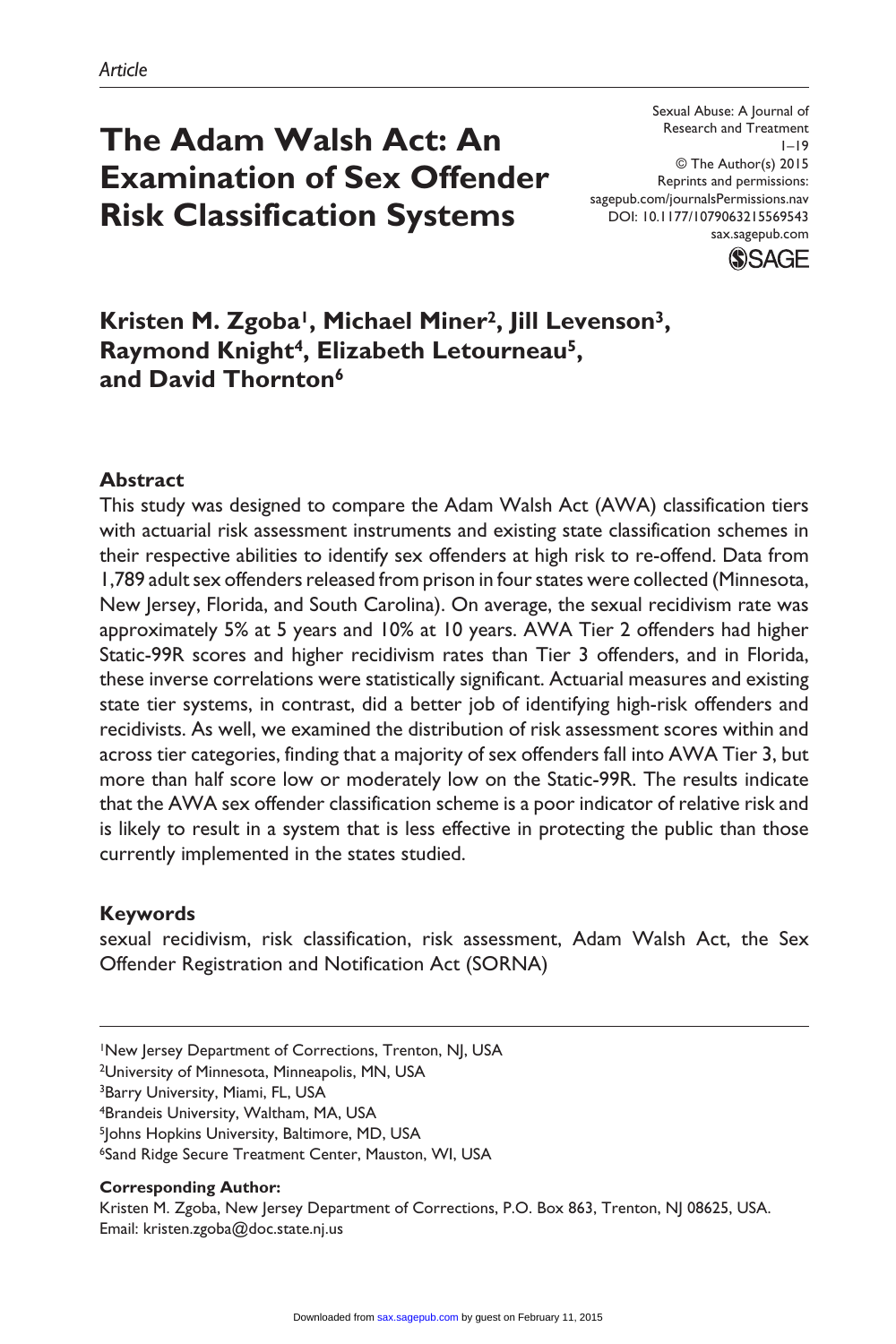# **Sex Offender Risk and Classification Systems**

In 1994, the Jacob Wetterling Act was passed by the U.S. Congress in response to the threat posed by convicted sex offenders living in the community. The Wetterling Act required each state to develop and implement a system for registering and tracking the addresses of convicted sex offenders so that law enforcement officers could stay apprised of their whereabouts and investigate known offenders residing within close geographic proximity to new sex crime allegations. In 1996, this registration policy was amended by the passage of Megan's Law, which allowed states to make registry information publicly accessible. By 2003, all 50 states had created online registries by which the public could easily obtain information about sex offenders living in their communities, although state policies varied greatly with respect to who was required to register or subjected to notification and for how long. In 2006, the Wetterling Act was replaced by the Adam Walsh Act which was intended to provide standardized Sex Offender Registration and Notification (SORN) requirements across the states.

Sex offenders demonstrate a wide range of risk for recidivism. Harris and Hanson (2004) noted that allocating the majority of resources to offenders at highest risk for re-offending better serves the public interest. On the contrary, imposing higher levels of treatment and supervision than is necessary based on offender risk is not cost-effective and can create collateral consequences to offenders and communities that potentially compromise public safety (Levenson, Fortey, & Baker, 2010; Schiavone & Jeglic, 2009; Zgoba, 2011; Zgoba, Levenson, & McKee, 2009). Thus, clarifying the predictive validity of various risk assessment procedures and building empirically derived classification models into policy development can facilitate improved community safety and a more efficient distribution of fiscal resources.

The impact of risk classification procedures on sex crime prevention in the United States is largely unknown because empirical investigations using American samples have been limited. Although there is wide consensus on the need for improved strategies to protect communities from sexual offenders, there is also considerable doubt as to whether current criminal justice responses actually reduce sexual re-offending (Blasko, Jeglic, & Mercado, 2011; Freeman & Sandler, 2010; Letourneau, Levenson, Bandyopadhyay, Sinha, & Armstrong, 2010; Levenson & D'Amora, 2007; Levenson et al., 2010; Petersilia, 2003; Prescott & Rockoff, 2011; Tewksbury, Jennings, & Zgoba, 2012; Zgoba, Witt, Dalessandro, & Veysey, 2008). Further hindering the ability of legislators to make informed decisions is the dearth of empirical analyses of U.S. risk classification procedures and their effectiveness in protecting the public from repeated sexual crimes.

The purpose of this study is to compare the classification tiers recommended by the AWA with actuarial risk assessment instruments in their respective abilities to identify high-risk individuals. We also sought to evaluate the predictive accuracy of existing state risk assessment classification schemes, and to examine the distribution of risk assessment scores within and across tier categories as defined by the AWA.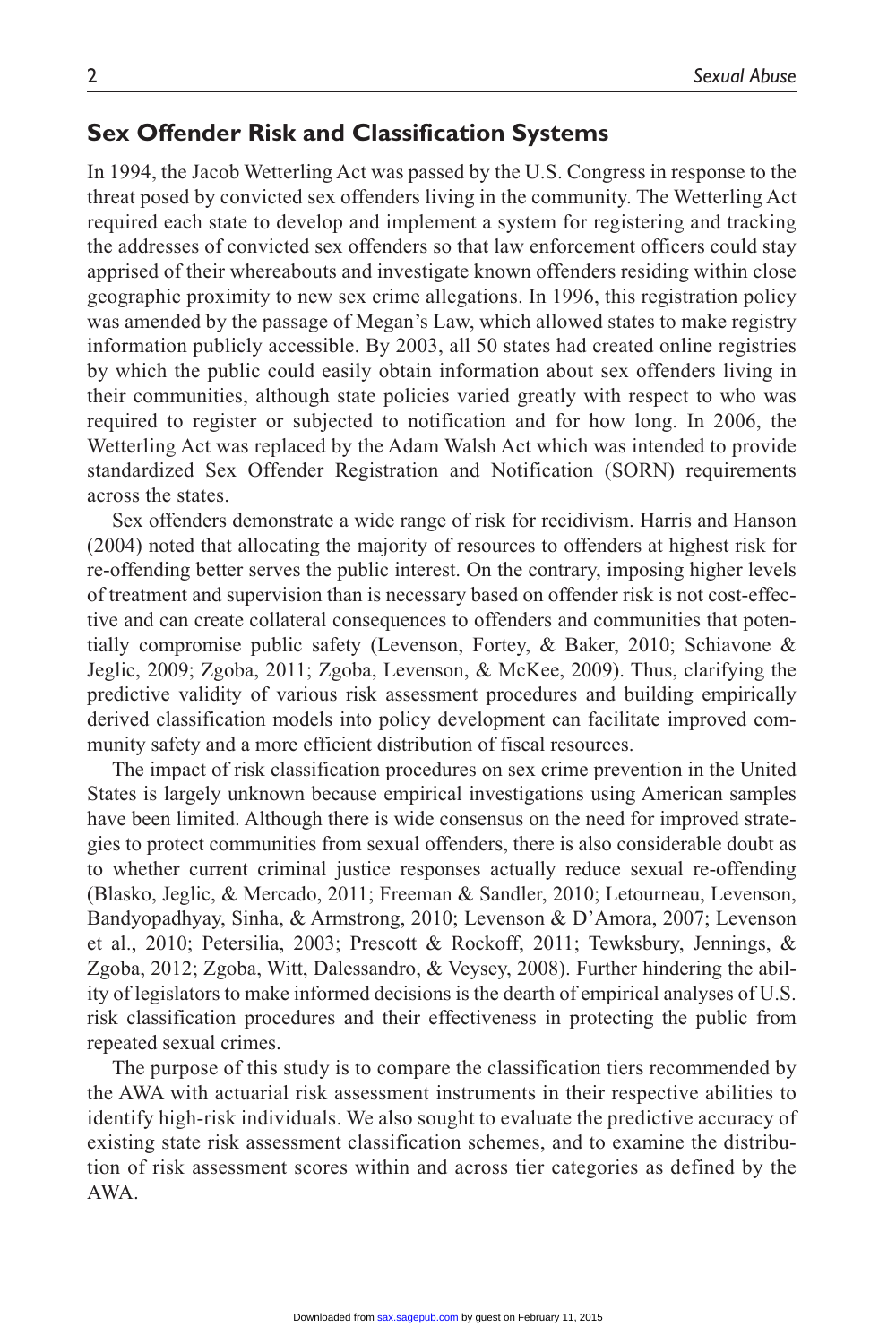# **Background**

#### *State Classification Methods*

Various strategies are currently used in the United States to categorize and manage convicted sexual offenders who are subjected to SORN. For instance, some states classify sex offenders into relative risk categories and assign different registration and notification requirements depending on the assessed threat posed to public safety, whereas other states use broad notification strategies to distribute information about all sex offenders regardless of risk (Harris & Lobanov-Rostovsky, 2010; Matson & Lieb, 1996). About 14% of states operate single tier systems that subject all Registered Sex Offenders (RSO) to similar requirements, 18% operate modified single tier systems with a special category for offenders identified as "sexual predators," and 68% set forth separate requirements for two or more categories of sex offenders (Harris, Levenson, & Ackerman, 2014). To distinguish risk levels, jurisdictions typically use the conviction offense (70% of states), the number of convictions (45%), and/or a form of empirically guided risk assessment (32%).

The four states included in the present study provide examples of differing state classification methods for determining offender risk. Florida has a system that distinguishes offenders and predators based on the type and number of conviction offenses. Florida's sexual predator designation is reserved for offenders convicted of one first degree felony sexual offense or two second degree felony sexual offenses. South Carolina has a system that subjects all offenders convicted of one or more designated sexual offenses to registration and notification. Individuals can be considered for the sexually violent predator (SVP) designation if, subsequent to conviction for a sexually violent offense, the individual is found to suffer from a mental abnormality or personality disorder that makes the person likely to engage in acts of sexual violence. Regardless of SVP status, all RSO in South Carolina are required to register for life and are included on the state's online notification site.

In states that go beyond distinguishing offenders and predators, there are substantial differences in the methodology for arriving at an individual's tier status. New Jersey developed a state-specific tier system to distinguish between low-, medium-, and high-risk sex offenders. Specifically, a "Registrant Risk Assessment Manual" (RRAS), based on empirically derived risk factors, was developed to provide an objective standard to determine community notification decisions and to ensure that the notification law is applied in a uniform manner (Ferguson, Eidelson, & Witt, 1998; Witt, DelRusso, Oppenheim, & Ferguson, 1996). Prosecutors are granted the authority to determine which offenders are eligible for SORN requirements. Tier 1 (low risk) offenders' information is not made public via New Jersey's online registration, but their residence information can be shared with law enforcement agencies, victims, witnesses, and other individuals designated by the prosecuting attorney. In general, Tier 2 offenders' information is also shared with schools, child care centers, and other organizations that have potential victims. A subclass of Tier 2 offenders and all Tier 3 offenders appear on New Jersey's publicly accessible online registry. In addition to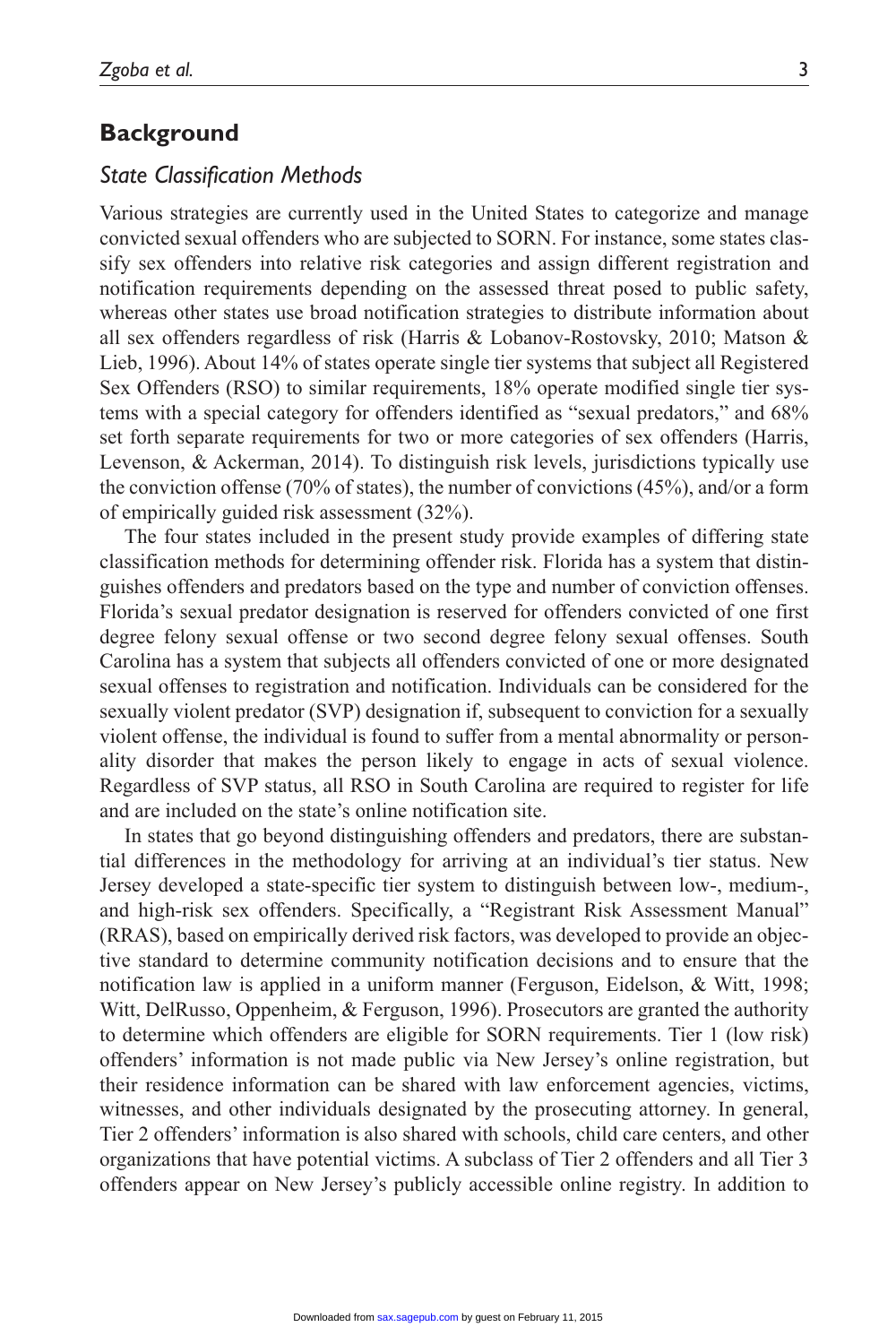appearing on the online registry, residence information for Tier 3 offenders is distributed by law enforcement via in-person notification.

Minnesota also employs a tier system to distinguish between low-, medium-, and high-risk offenders, but the specifics depart significantly from those in New Jersey, as does the type of notification. Minnesota employed the Minnesota Sex Offender Screening Tool Revised (MnSOST-R; Epperson, Kaul, & Hesselton, 1999) to provide the starting point for risk level assignment. This tool comprises 16 items measuring empirically derived static (historical) and dynamic (changeable) risk factors. In Minnesota, offenders rated as high risk (Level 3) are included on the online registry and are the subject of community notification meetings held with nearby residents and business owners. Offenders rated as medium risk (Level 2) are not included in the online registry, although their information is shared with schools, child care centers, and other organizations that have potential victims. Information about offenders rated as lower risk (Level 1) can be shared among law enforcement agencies and with victims, witnesses, and other individuals designated by the prosecuting attorney (Minnesota Department of Corrections [MnDOC], 2013).

#### *AWA Classification*

In response to a perceived need for standardization across the states, Title 1 of the AWA (the Sex Offender Registration and Notification Act; referred to as SORNA) created guidelines that each state was required to implement by 2011 or risk losing 10% of their federal criminal justice funding. SORNA created a "tier" classification system based on the type and number of sex offense convictions for determining the duration of registration, frequency of address verifications, and extent of website disclosure. Tier 3 offenses generally encompass sexual assaults involving sexual acts regardless of victim age, sexual contact offenses against children below the age of 13, non-parental kidnapping of minors, and attempts or conspiracies to commit such offenses. Offenders classified as Tier 3 are presumably at highest risk for re-offense and are subjected to lifetime registration and notification and must register with law enforcement 4 times per year. Tier 2 offenses include most felony sexual abuse or sexual exploitation crimes. Offenders classified as Tier 2 are subjected to 25 years of registration and notification, with bi-yearly updates. Tier 1 offenses include all sex offense convictions that do not support a higher classification, such as misdemeanor offenses. Offenders classified as Tier 1 are subjected to 15 years of registration and notification and must update their information once a year.

# **Research Summary: SORN Policies**

According to the National Center for Missing and Exploited Children (NCMEC), in December 2013, there were a total of 769,402 RSO in the United States, although a considerable number of RSO do not reside in the community (Ackerman, Harris, Levenson, & Zgoba, 2011; Ackerman, Levenson, & Harris, 2012). Approximately 12% of RSO listed on public registries were incarcerated or civilly committed,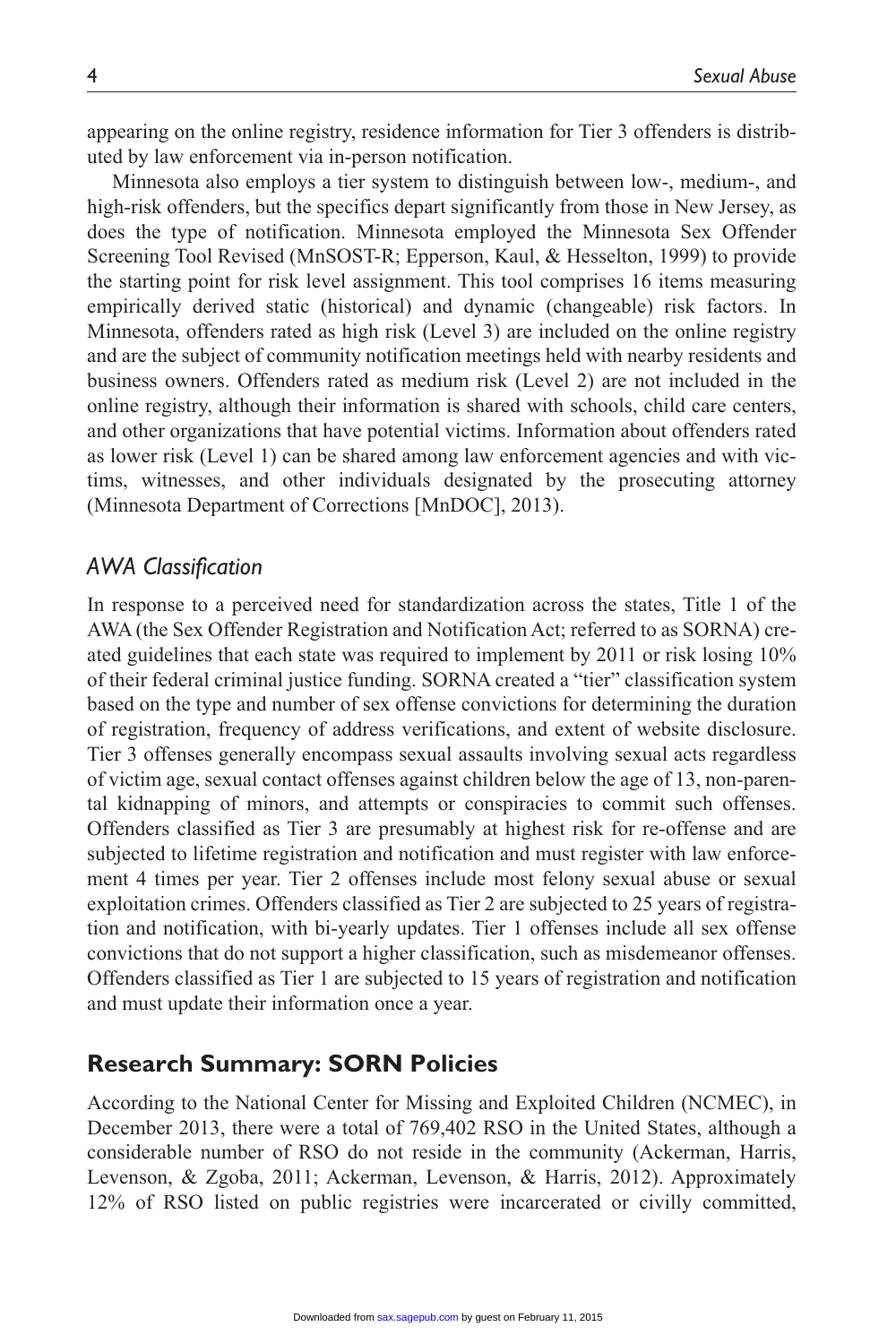deceased, or deported, and as many as 18% may be counted in more than one state. Approximately 33% of RSO reported by NCMEC were not found on public registries, presumably because they have been assessed by their state's sex offender management procedure to pose low risk for future offending (Ackerman et al., 2011). Among public registrants (higher risk offenders from some states and all offenders from other states), about 14% nationally had been designated as high risk, predator, or sexually violent (Ackerman et al., 2011). At least 85% had only one sex offense conviction. Approximately 90% of RSO had a minor victim, and about 33% had victims under 10 years old. Most (87%) of the victims (adult and minor) were female.

# *Impact of SORN on Sex Offense Recidivism*

At this time, a number of empirical studies have been conducted to determine the efficacy of SORN laws and policies. Researchers have examined the impact of SORN laws on sex crime rates in general and sex offense recidivism more specifically. The empirical research is somewhat limited due to the recent implementation of these laws and partly due to methodological challenges faced by researchers when conducting sex crime policy analysis (Levenson & D'Amora, 2007). For example, low base rates, the multiple criminal justice policies enacted within short time frames, challenges in obtaining reliable recidivism data, and the need for long follow-up periods all contribute to the complexity of understanding the impact of these laws. Furthermore, each state's SORN policy is idiosyncratic, subjecting different types of offenders to a variety of registration and notification requirements. The variability in research methodologies and SORN policy characteristics likely accounts for the varied results reported across the studies.

Two studies that have detected reductions in sex crime recidivism as a result of SORN were conducted in Minnesota and Washington (Duwe & Donnay, 2008; Washington State Institute for Public Policy, 2005). Both states use empirically derived risk assessment instruments to classify offenders, and they limit public notification only to those who pose the greatest threat to community safety. In Minnesota, the recidivism rates of the notification group (5%) were significantly lower than both the pre-notification group (those matched on risk but released before the law went into effect) and the non-notification group (lower risk offenders not subjected to disclosure; Duwe & Donnay, 2008). After controlling for generally decreasing crime trends, researchers in Washington found a significant decrease in sex offense recidivism (from 5% to 1%) after 1997 (Washington State Institute for Public Policy, 2005). The authors acknowledged they were unable to account for other possible explanations for this reduction (e.g., more severe sentencing guidelines, or improved probationary supervision), yet they concluded that community notification has likely contributed moderately to reductions in sexual offending.

Most studies, however, have revealed no significant reductions in sex crime rates that can be attributed to SORN laws and policies. An earlier study from Washington found no statistically significant difference in recidivism rates between high-risk offenders who were subjected to notification (19% recidivism) and those who were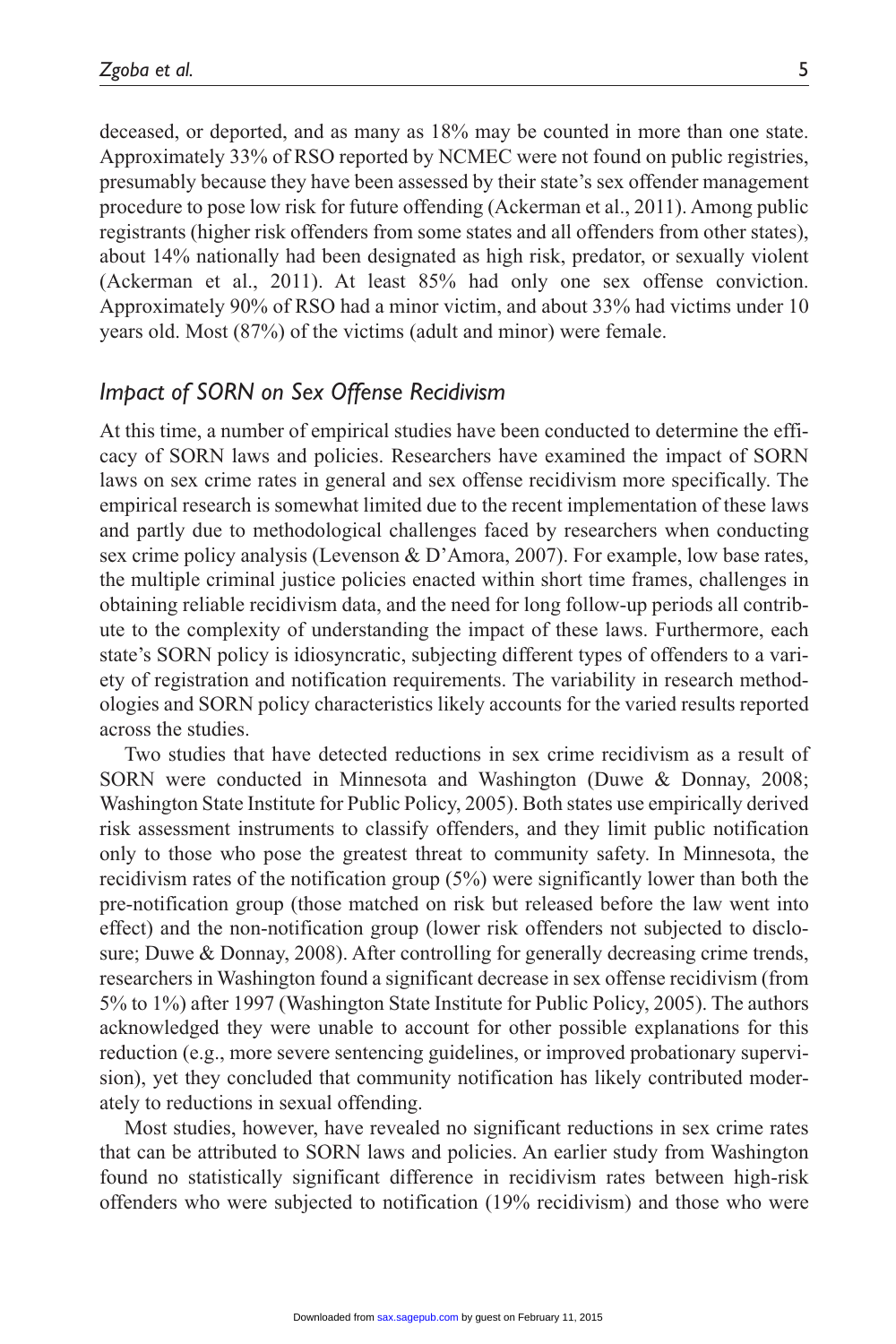not (22% recidivism; Schram & Milloy, 1995). There was, however, evidence that registration assisted law enforcement agents to apprehend registered suspects more quickly for new sex crimes (Schram & Milloy, 1995). In Iowa, 223 sex offenders subjected to sex offender registration were tracked for an average of 4.3 years. Their sex offense recidivism rate (3%) was not significantly different from a control group of 201 sex offenders (3.5%) who were not required to register because they were adjudicated before the law went into effect (Adkins, Huff, & Stageberg, 2000). In Wisconsin, there were no statistically significant differences between 47 high-risk sex offenders exposed to aggressive community notification (19% recidivism) and 166 high-risk sex offenders who were not aggressively identified (12% recidivism; Zevitz, 2006).

Researchers in other states have found similar results. In New Jersey, researchers compared 250 sex offenders released before Megan's law went into effect with 300 sex offenders released after the passage of the law, and found no significant reductions in sex offense recidivism (Zgoba, Veysey, & Dalessandro, 2010). As well, no significant differences were detected in the time it took for sex offenders to re-offend, or the number of victims. The authors followed up with a trend analysis, and though they found a significant decrease in sexual offense recidivism aggregated across counties, they cautioned that variations in jurisdiction rates made it difficult to conclude that reductions were attributable to Megan's Law implementation (Veysey, Zgoba, & Dalessandro, 2008). In South Carolina, 6,064 sex offenders convicted between 1990 and 2004 were followed to estimate the influence of registration status on risk of sexual recidivism while controlling for time at risk; the findings indicated registration status did not predict recidivism in any model (Letourneau et al., 2010). Though SORN status was not a significant predictor of sexual recidivism in New Jersey, highrisk sex offenders were more likely to commit future criminal offenses, including sex offenses, and to do so fairly quickly following release, suggesting that empirically based risk assessment is a valuable component of sex offender management (Tewksbury et al., 2012). In New York, SORN was not associated with reductions in sex crime rates (Sandler, Freeman & Socia, 2008).

Multi-state studies have also produced mixed findings. An interrupted time-series analysis investigated the impact of registration and notification laws on sexual assault rates in 10 states (Vasquez, Maddan, & Walker, 2008). Of the 10 states examined, California had a significant increase in rape rates following implementation of registration, yet Hawaii, Idaho, and Ohio had significant decreases in rape rates, and the remaining 6 states (Arkansas, Connecticut, Nebraska, Nevada, Oklahoma, and West Virginia) showed non-significant trends. The authors concluded that registration and notification policies did not appear to systematically reduce sex crime rates. Another analysis examining more than 300,000 sex offenses in 15 states found that whereas registration with law enforcement appeared to reduce recidivistic sex offenses, public notification did not (Prescott & Rockoff, 2011). Using Uniform Crime Report (UCR) data from 1985 to 2003, Agan (2011) did not find a significant decrease in arrest rates of rape or sexual abuse after the implementation of a registry or public access to the registry via the Internet. The researcher also utilized Bureau of Justice Statistics (BJS) data that tracked individual sex offenders after their release in 1994, and determined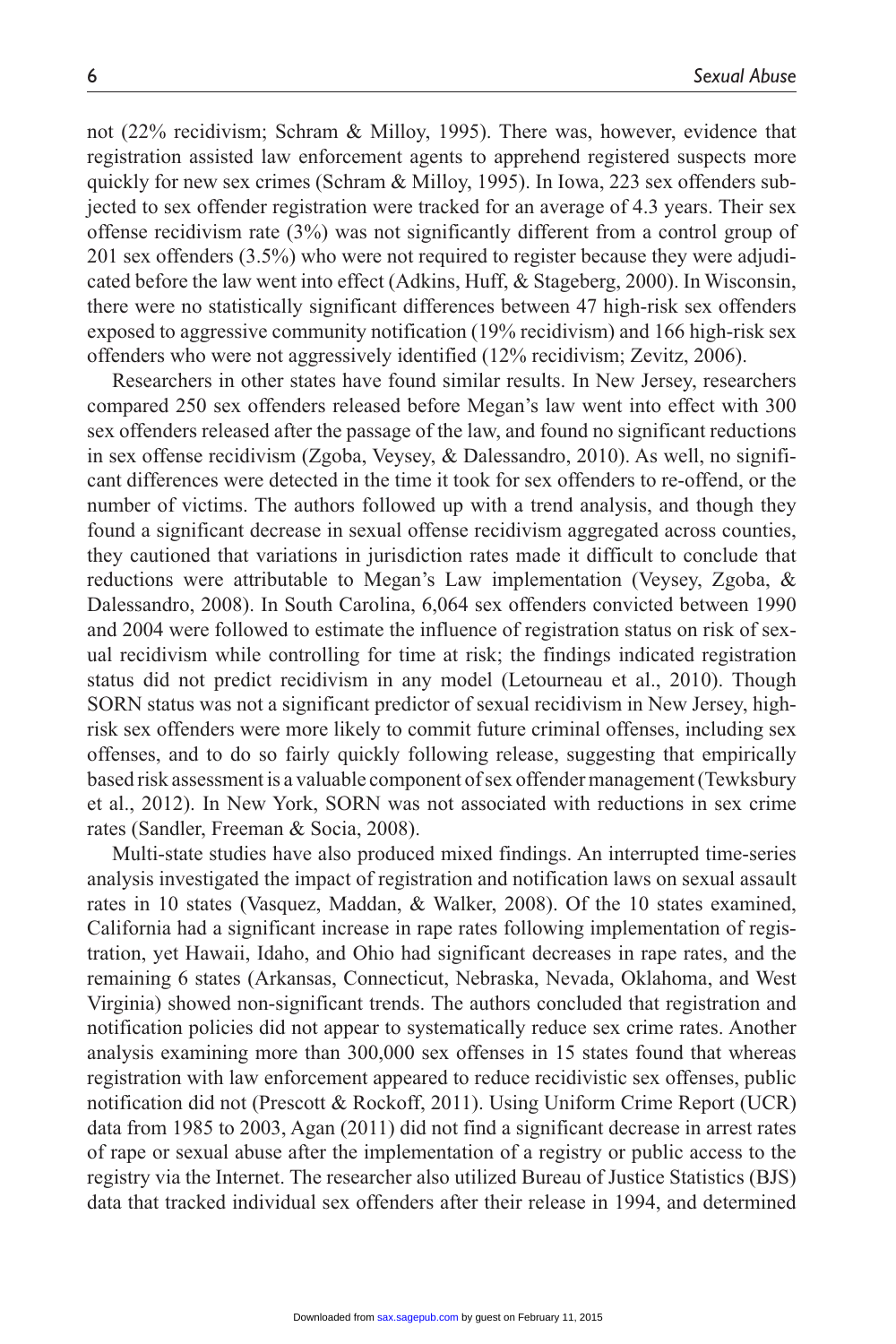that having to register as a sex offender did not lead to significant reductions in sex offense recidivism (Agan, 2011). Using UCR data for the years 1970 to 2002, Ackerman, Sacks, and Greenberg (2012) investigated the effect of Megan's Laws and SVP legislation on rates of rape, and reported that these laws have not resulted in dramatic declines in forcible rapes. They concluded that the accumulation of empirical evidence suggests that the costs outweigh the benefits of such laws.

In summary, the majority of SORN effectiveness studies have shown very little evidence of reduced recidivism as a result of these laws, and the few studies finding reductions attributable to SORN were conducted in states using empirically derived risk classification systems and targeted notification strategies.

# *The Utility of AWA Classification*

The introduction of the AWA tier categories inspired empirical inquiry into the impact of the new classification system on improvements in public safety. Researchers in New York investigated the ability of the federally mandated systems of classification to distinguish between registered offenders who present significant threats to public safety and those who may pose lower risk for recidivism (Freeman & Sandler, 2010). The authors tested the AWA tiers compared with risk factors associated with recidivism to determine which were superior in detecting sex offense recidivists. They found that empirically derived risk factors were better able to predict recidivism than were AWA tiers (Freeman & Sandler, 2010). Other researchers have documented the "net widening" effect of implementing the AWA-mandated classification system (Harris, Lobanov-Rostovsky, & Levenson, 2010). The AWA reclassification process in Ohio and Oklahoma redistributed a significant majority of registrants from lower tier levels to higher ones, contradicting empirical evidence suggesting that the highest risk of sexual re-offense is concentrated among a much smaller group of offenders (Harris et al., 2010).

# **Risk Assessment Procedures**

Risk assessment instruments that aim to improve the accuracy of assessing risk for sexual recidivism have been developed and tested and can enhance criminal justice decisions for supervision, management, and treatment of offenders (Hanson & Thornton, 2000). Validated sex offender risk assessment instruments outperform clinical judgment (Hanson & Morton-Bourgon, 2005) and therefore, are useful in informing risk related case management decisions. The most widely researched and commonly used instrument is the Static-99R, which improved upon the original Static-99 (Hanson & Thornton, 1999), by modifying the age variable from two into four increments (Helmus, Thornton, Hanson, & Babchishin, 2012). There is ample evidence to suggest that using multiple risk assessment instruments can add to predictive validity, and different measures may be better at discriminating risk for general, violent, and sexual recidivism (Babchishin, Hanson, & Helmus, 2012). A meta-analysis (8,106 sex offenders in 23 samples) of the Static-99R and the Static-2002R demonstrated consistent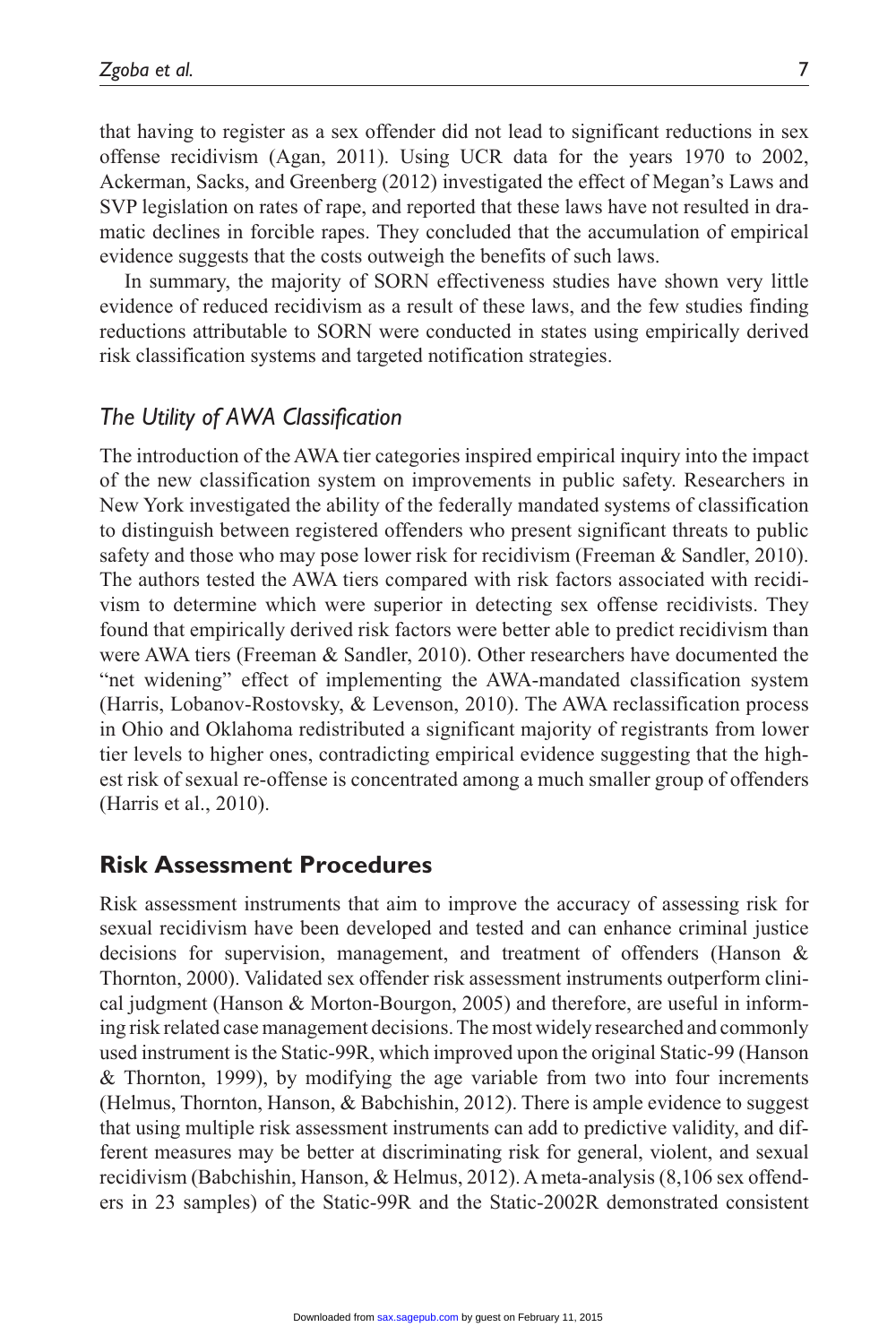relative predictive validity in distinguishing high-risk from low-risk offenders, though considerable variation was found in the rates of absolute recidivism across studies (Helmus, Hanson, Thornton, & Babchishin, 2012). The findings supported the use of actuarial measures to screen sex offenders into relative risk categories (Helmus, Hanson, Thornton, Babchishin, & Harris, 2012).

# **Purpose of the Study**

This study sought to investigate important components of the United States's SORN system, with a focus on risk classification and sexual recidivism (measured by rearrest). The principal aims of this study were (a) to compare the AWA classification tiers with actuarial risk assessment instruments in their respective abilities to identify high-risk individuals and recidivists, (b) to evaluate the predictive accuracy of existing state risk assessment classification schemes, and (c) to examine the distribution of risk assessment scores within and across tier categories as defined by the AWA. By testing the utility of federally mandated classification procedures, we hope to contribute to the development, implementation, and refinement of evidence-based policy.

# **Method**

#### *Participants*

The participants were comprised of 1,789 formerly incarcerated male sex offenders who were randomly selected from four states: New Jersey (*n* = 291), Minnesota (*n* = 500), Florida (*n* = 500), and South Carolina (*n* = 498). Eligible cases were convicted sex offenders who had been released from prison into the community between January 1, 1990, and December 31, 2004. Sexual offenses were defined as any index crime requiring registration and/or end of confinement review. In addition, offenders must have been released into the community and not to a civil commitment program.

#### *Data Collection*

Data were collected using available automated databases and in the majority of cases, supplemented by review of prison and probation records. The project proceeded in two phases. Phase 1 included coding items to score the Static-99R, using available archival records, as well as extracting relevant demographic and criminal (including juvenile justice) history data at the time of release into the community for each offender. Phase 2 included coding recidivism data for each offender. Recidivism was defined as a new arrest, and these data were provided by each state's law enforcement agency. Independent raters, trained to abstract files, coded relevant variables in each state, and a single rater coded each file. To maintain comparable ratings across states, video conferencing was used to train all coders simultaneously. Training was conducted over a 1-week period. Coders and study investigators were specifically trained to code items from the Static-99R, by a certified trainer, using standard training procedures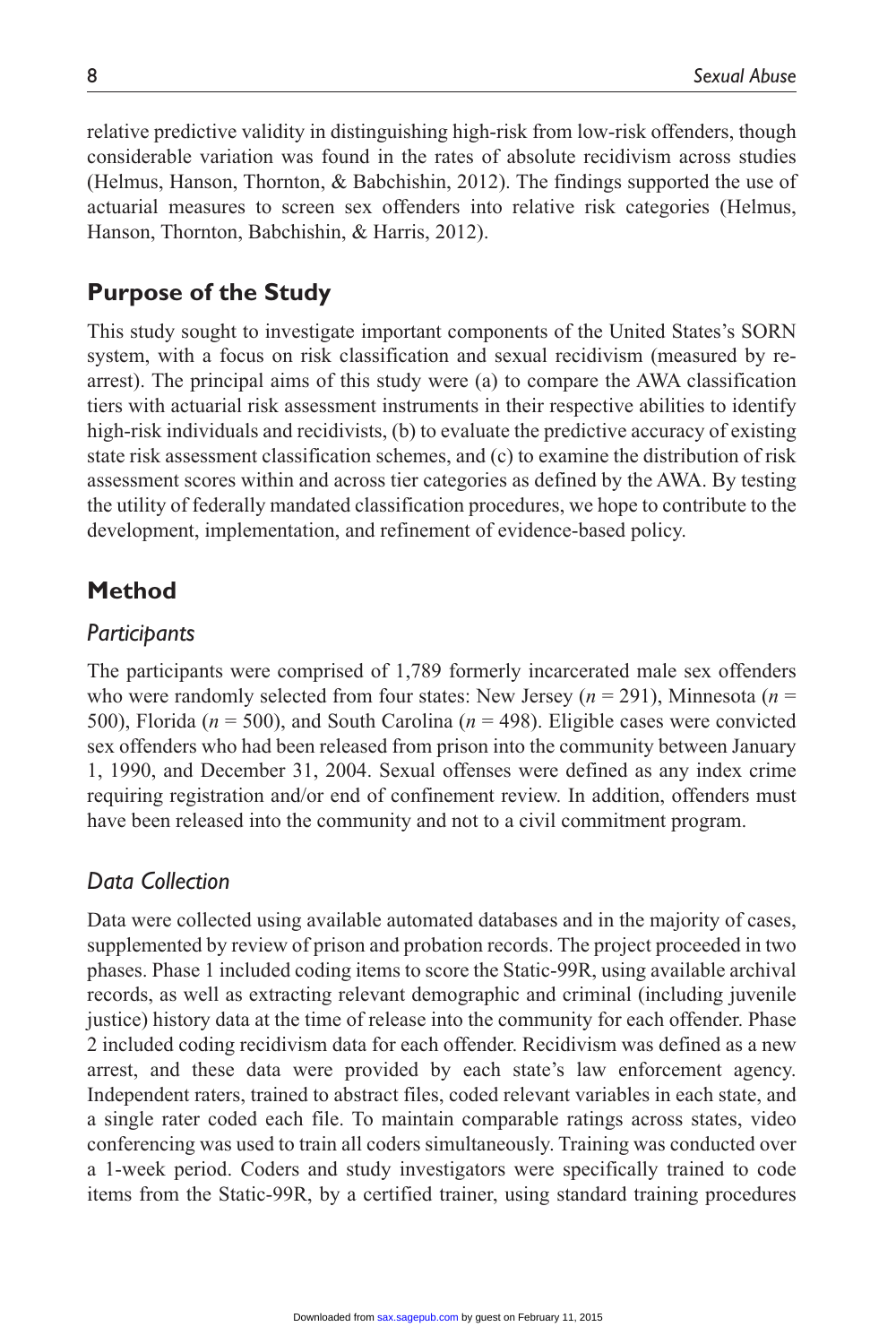and materials. A reliability coder, trained at the same time as all other coders, rated a 10% random sample of charts from all four states. Kappa statistics were computed for all ordinal and nominal data. Kappa statistics were significant  $(p < .001)$  and ranged from .59 to .89, except for the Static-99R item "prior non-sexual violence," where Kappa was small (.15) and not significant. The distribution on this item was skewed such that only five participants were coded as yes on this item. Inter-rater reliability was not calculated for Static-99R score as it was automatically calculated from the individual items coded.

# *Tiering Procedures*

For the purposes of this study, every offender in the dataset was assigned an AWA tier designation intended to correspond with the requirements set forth in SORNA guidelines established by the Department of Justice. This process is inherently idiosyncratic from one state to the next, due to differences in each state's criminal code, as well as the range of available data concerning factors such as victim's age and the presence of aggravating circumstances. In addition, the imprecision in some state criminal codes complicates the tier assignment, particularly where factors such as the victim's age or the degree of force used could not be ascertained from the offense statute and other available information. To account for these anomalies, tier assignments were made along a continuum of certainty, with "borderline" cases flagged as such. At the time of this study, Florida and South Carolina were rated by the Department of Justice as being in substantial compliance with the AWA. Nevertheless, AWA tiers did not exist at the time of release of these cohorts. Therefore, AWA tiers were assigned for each offender based on the tier that would have been appropriate at the time of release based on the offense of conviction. The steps used in assigning tiers included a detailed review of statutory codes for each state, assignment of baseline tiers for each type of offense across three victim age groups: 12 and under, 13 to 17, and 18+, as well as review of both instant offense and most serious offense fields, and assignment of initial tiers based on this information. Additional steps included reviewing supplemental fields in the dataset to identify cases in which the offender had a history of two or more sexual offenses, a history of victimizing children under 12, and/or history of use of force in the commission of offenses, all of which can increase tier designations. A third party researcher with experience in the AWA tiers completed these tasks (Zgoba et al., 2012).

# *Analytic Strategy*

First, descriptive statistics were used to explore the demographics and risk characteristics of the sample. Then, the 5- and 10-year recidivism rates were examined and compared within the statutory tiers by state using chi-square analyses, as were the Static-99R scores by tier and their corresponding recidivism rates. The ability of both existing state tier designations and AWA classifications to predict recidivism was examined using logistic regression. Five- and 10-year sexual recidivism rates were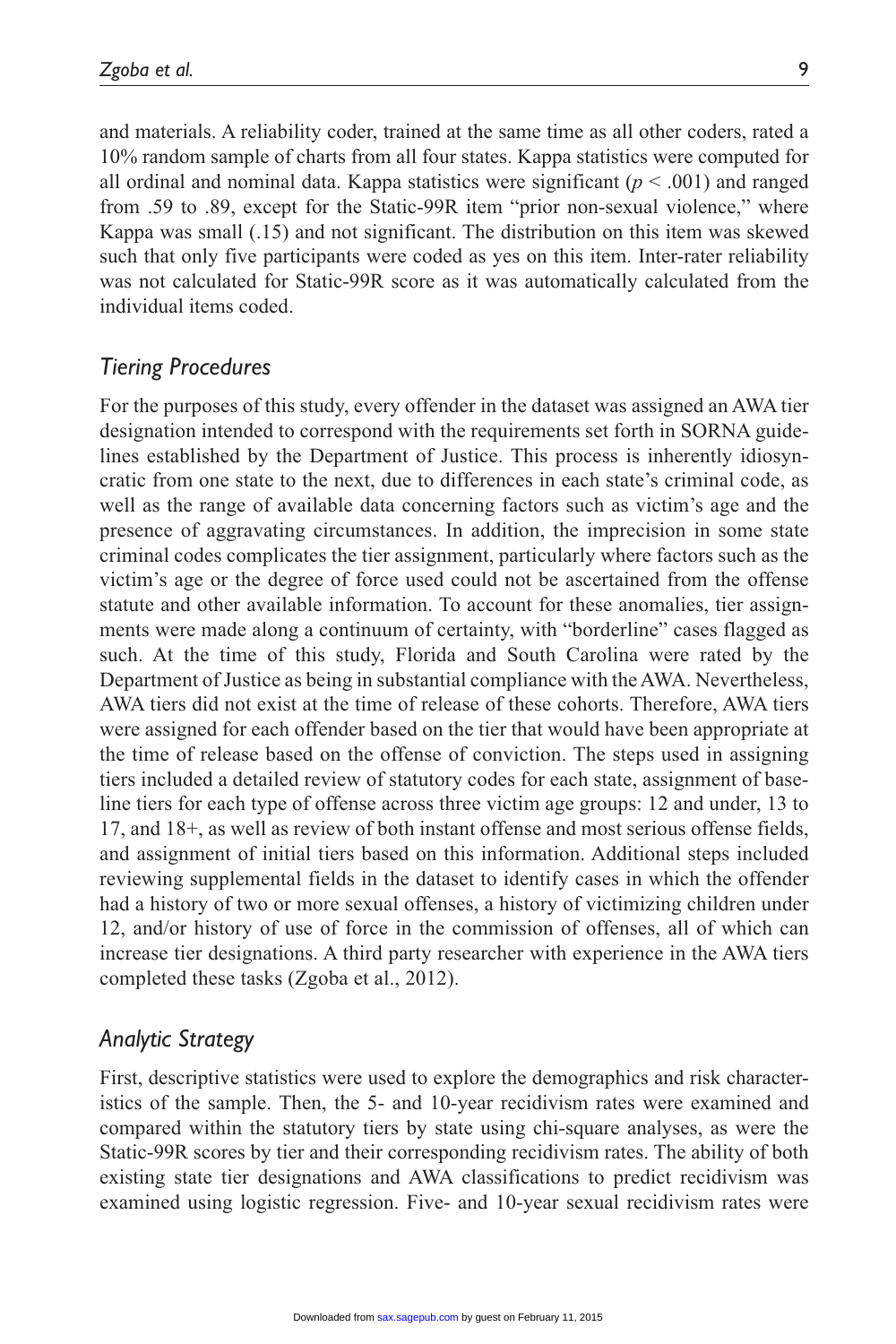examined with particular emphasis on 10-year rates as these rates were both more complete and less vulnerable to short-term suppression effects.

# **Results**

#### *Descriptive Statistics*

As seen in Table 1, more than 80% of offenders had no prior sentences for a sexual crime, but two thirds had prior involvement in the criminal justice system for any criminal offense. Of the cases in which victim characteristics were available, three quarters were unrelated to the offender, and less than one fifth of victims were strangers. About half of the victims were age 12 or under. In addition, the majority of the offenders were not married at the time of their instant offense. The majority of the sample was White, with an average release age of 37 years. The valid sample varied between 997 (56%) and 1,695 (95%) for these analyses. In particular, South Carolina Department of Corrections had no information on victim characteristics, which was necessary for scoring the risk assessment measures. Although the data were recorded in their data banks, the South Carolina Probation, Pardon, and Parole Department did not release victim characteristics for the purpose of this research. There were some variations in sample characteristics across States (see Table 1).

The overall recidivism rate for the sample was 5.1% over 5 years and 10.2% over 10 years. There was an apparent trend for sexual recidivism rates to differ among states after 5 years, but this trend failed to reach significance,  $\chi^2(3) = 6.38$ ,  $p = .095$ . The trend reached significance at the 10-year follow-up, with the highest rate occurring in Florida (13.7%) and the lowest rate in South Carolina (7.5%),  $\chi^2(3) = 13.39$ , *p =* .004. The overall 10 year recidivism rate in Minnesota was 12.0%, and in New Jersey, it was 8.7%.

# *AWA Tiers and Recidivism Rates*

In each state, the majority of the participants fell into the Tier 3 category (see Table 2). These proportions were more discrepant, however, in New Jersey and Minnesota, than in Florida or South Carolina. In New Jersey and Minnesota, offenders who are sentenced to prison (and therefore released as part of our cohorts) tended to be convicted of offenses that are more serious, and are therefore more likely to meet criteria for Tier 3.

The 5-year and 10-year overall sexual recidivism rate for Tier 2 offenders was 6.4% and 13.5%, respectively. The 5-year and 10-year overall sexual recidivism rate for Tier 3 offenders were 4.5% and 9.1%, respectively. In Minnesota and South Carolina, the 5-year rates were nearly equivalent in the two tier groups, but in Florida, the Tier 2 offenders had significantly higher rates of recidivism than did the Tier 3 offenders,  $\chi^2(1) = 6.2$ ,  $p = .013$ . After 10 years, the trend remained similar except that South Carolina's recidivism rate was higher for Tier 2 offenders, but not significantly so. In Florida, the difference between tiers for sexual recidivism remained significant and inversely related,  $\chi^2(1) = 14.5$ ,  $p < .001$ . No significant differences emerged among tier groups in the other states.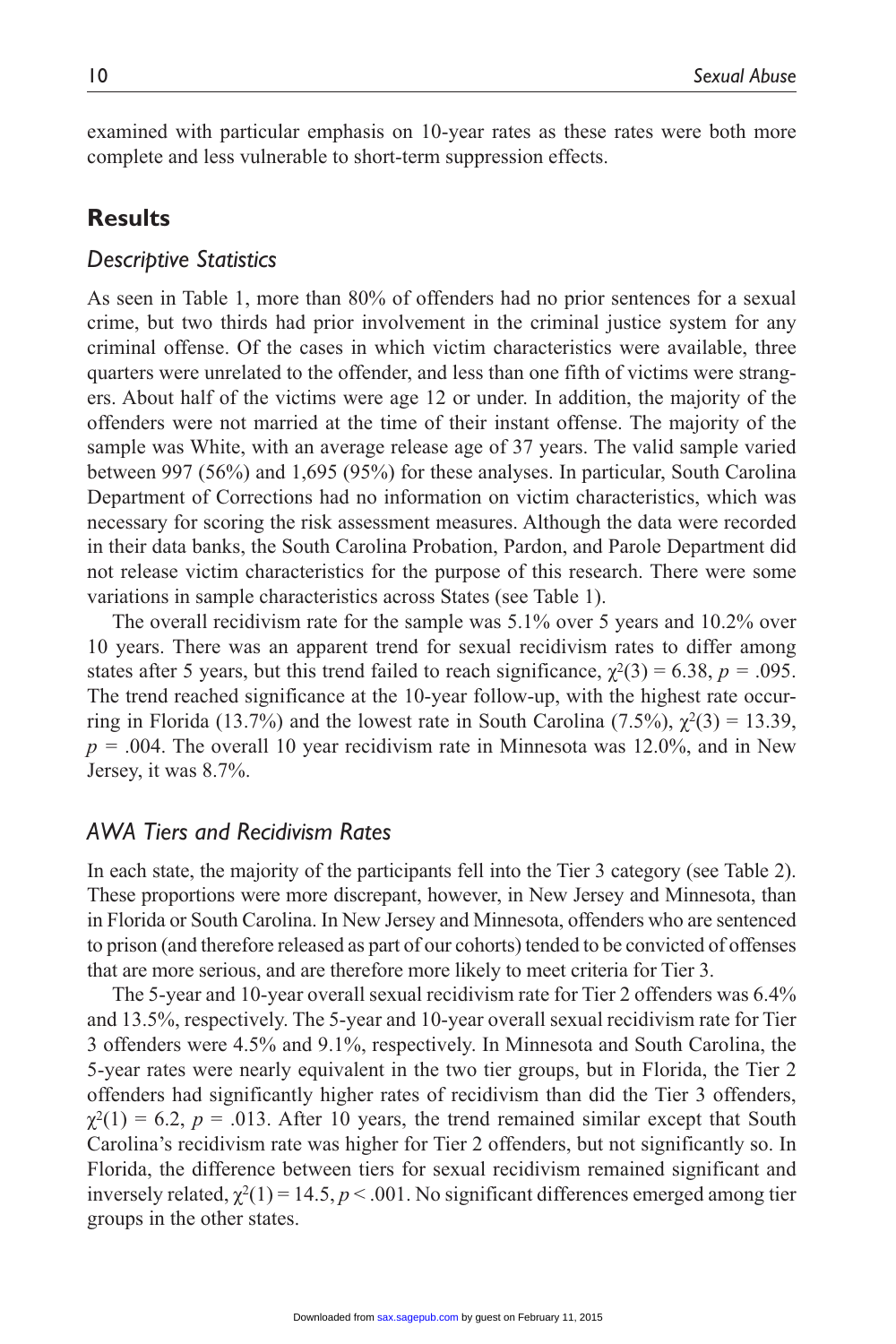#### **Table 1.** Sample Descriptives.

|                                                           | Florida        |       | Minnesota      |                | <b>New</b><br>ersey |                | South<br>Carolina |                | Total          |       |
|-----------------------------------------------------------|----------------|-------|----------------|----------------|---------------------|----------------|-------------------|----------------|----------------|-------|
|                                                           | %              | $n^a$ | %              | n <sup>a</sup> | %                   | n <sup>a</sup> | %                 | n <sup>a</sup> | %              | $n^a$ |
| No prior sentencing<br>occasions for<br>sexual offenses   | 85             | 494   | 73             | 392            | 85                  | 244            | 90                | 448            | 83             | 1,578 |
| Any prior sentencing<br>occasions for any<br>offense      | 71             | 494   | 83             | 393            | 68                  | 244            | 48                | 447            | 67             | 1,578 |
| Any convictions for<br>non-contact sexual<br>offenses     | 5              | 493   | $\overline{2}$ | 393            | 6                   | 244            | 19                | 206            | 7              | 1,336 |
| Prior sentencing<br>occasions for non-<br>sexual violence | 29             | 494   | 39             | 392            | 20                  | 244            | 89                | 94             | 35             | 1,224 |
| Any unrelated<br>victims                                  | 73             | 342   | 86             | 394            | 59                  | 244            | 77                | 90             | 75             | 1,070 |
| Any stranger victims                                      | 15             | 351   | 17             | 389            | 18                  | 241            | 75                | 16             | 17             | 997   |
| Victim age 6 or<br>youngerb                               | 12             | 540   | 15             | 510            | 20                  | 308            | 21                | 4              | 16             | 1,499 |
| Victim age 7 to 12 <sup>b</sup>                           | 37             | 540   | 31             | 510            | 42                  | 308            | 36                | 4              | 36             | 1,499 |
| Victim age 13 to 15 <sup>b</sup>                          | 36             | 540   | 29             | 510            | 20                  | 308            | 23                | 141            | 29             | 1,499 |
| Victim age 16 or<br>olderb                                | 15             | 540   | 25             | 510            | 18                  | 308            | 20                | 4              | 9              | 1,499 |
| Race-White                                                | 56             | 492   | 61             | 397            | 50                  | 244            | 52                | 448            | 65             | 1,360 |
| Race-Black                                                | 35             | 492   | 24             | 397            | 29                  | 244            | 47                | 448            | 27             | 1,360 |
| Race-Latino                                               | 8              | 492   | 7              | 397            | 21                  | 244            | $\Omega$          | 448            | 6              | 1,360 |
| Race-Other                                                | ı              | 492   | 8              | 397            | $\mathbf 0$         | 244            |                   | 448            | $\overline{2}$ | 1,360 |
| Age at release:<br>M(SD)                                  | 38.2<br>(12.2) | 495   | 35.2<br>(10.9) | 389            | 39.9<br>(12.0)      | 242            | 36.2<br>(10.4)    | 448            | 37.1<br>(11.5) | 1,574 |

a Valid number for whom data were available.

bValid *n* exceeds number of subjects because more than one victim age category can be reported.

# *Static-99R Scores by State and by Tier*

There were substantial amounts of missing data in all states, primarily due to the unavailability of victim information in corrections files. As noted earlier, despite efforts to obtain victim information from multiple sources, these data were missing for most of the South Carolina cases. Given the necessity of victim characteristics for computing Static-99R scores, South Carolina data did not contribute to these analyses.

The combined mean Static-99R score was 2.59 (*SD* = 2.29). The mean Static-99R scores for Florida, Minnesota, and New Jersey were 1.97, 3.12, and 1.99, respectively.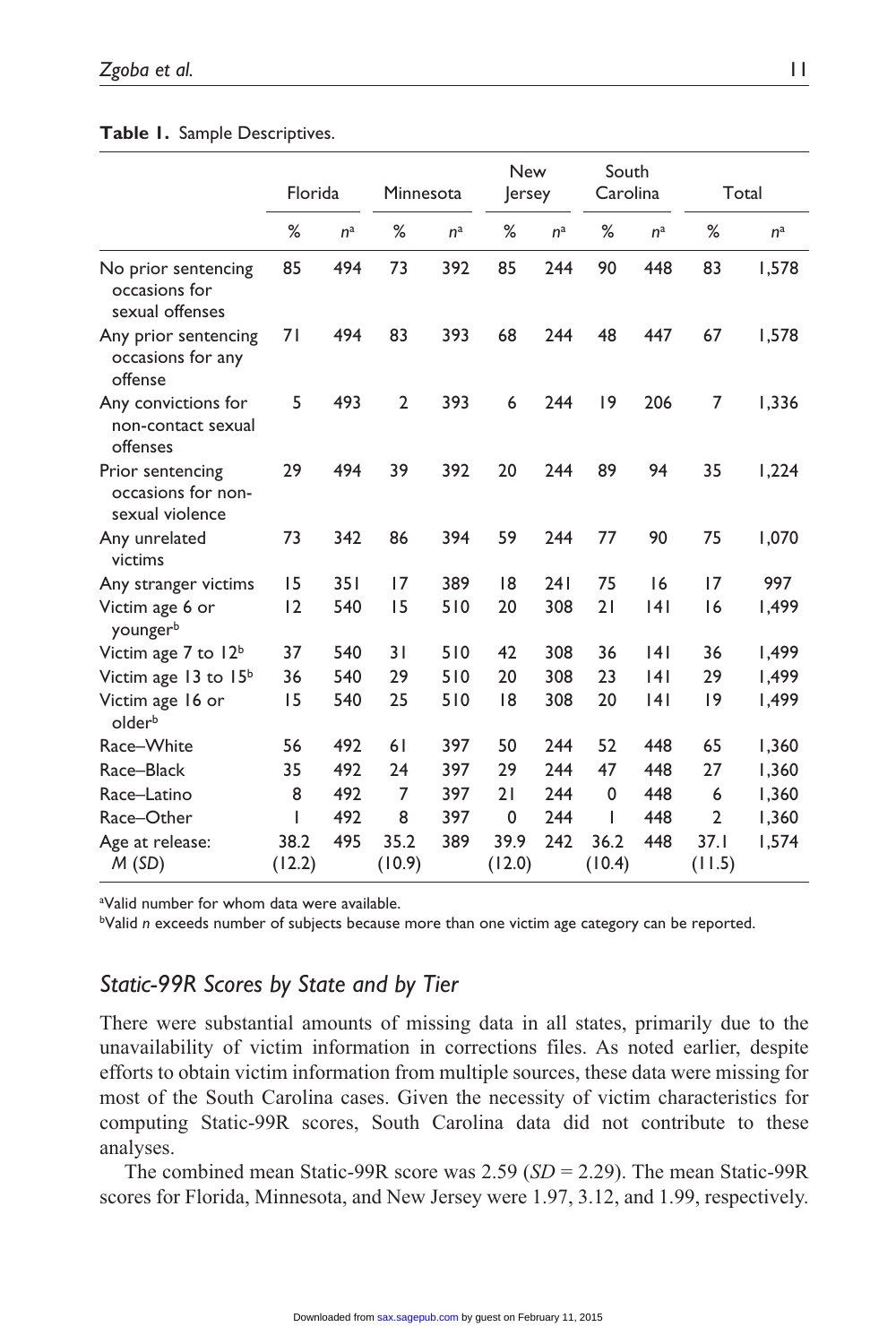|                                                                                                                                                                                                                                                                    |                           |                                       | 5-year re-offense |                                       |                  |                                       | 10-year re-offense     |                                     |
|--------------------------------------------------------------------------------------------------------------------------------------------------------------------------------------------------------------------------------------------------------------------|---------------------------|---------------------------------------|-------------------|---------------------------------------|------------------|---------------------------------------|------------------------|-------------------------------------|
|                                                                                                                                                                                                                                                                    | Tier <sub>2</sub>         |                                       | Tier 3            |                                       |                  | Tier 2                                |                        | Tier 3                              |
| State                                                                                                                                                                                                                                                              | assigned<br>$\mathcal{E}$ | Re-offense<br>rate $(n)$ <sup>a</sup> | n assigned<br>ි)  | Re-offense<br>rate $(n)$ <sup>a</sup> | n assigned<br>ි) | Re-offense<br>rate $(n)$ <sup>b</sup> | n assigned<br><u>ී</u> | Re-offense rate<br>$\epsilon^{(u)}$ |
| Florida                                                                                                                                                                                                                                                            | 208 (44%)                 | 8.2%(17)                              | 266 (56%)         | 3.0% (8)                              | 95 (40%)         | 24.2% (23)                            | 145 (60%)              | $6.9%$ (10)                         |
| Minnesota                                                                                                                                                                                                                                                          | 60 (15%)                  | 6.7%(4)                               | 350 (85%)         | $6.9\%$ (24)                          | 60 (15%)         | $1.7%$ (7)                            | 350 (85%)              | $2.0\%$ (42)                        |
| New Jersey                                                                                                                                                                                                                                                         | 5(2%)                     | 0% (0)                                | 233 (98%)         | $2.9%$ (7)                            | 5 (2%)           | 0%(0)                                 | 213 (98%)              | $8.9%$ (19)                         |
| South Carolina <sup>c</sup>                                                                                                                                                                                                                                        | 82 (40%)                  | 4.4% (8)                              | 272 (60%)         | $4.4\%$ (12)                          | 80 (40%)         | 8.9%(16)                              | 272 (60%)              | $6.6%$ (18)                         |
| Total                                                                                                                                                                                                                                                              | 155 (29%)                 | $6.4\%$ (29)                          | , 121(71%)        | $4.5%$ (51)                           | 840 (26%)        | 3.5% (46)                             | 980 (76%)              | $9.1\%$ (89)                        |
| G% were assigned at Tier 0 and less than 1% (n = 3) were assigned to Tier 1. In all other States, there were no Tier 0 or Tier 1 offenders.<br>aOffense rates significantly different at $p = .013$ .<br>$50$ ffense rates significantly different at $p < .001$ . |                           |                                       |                   |                                       |                  |                                       |                        |                                     |

Table 2. Frequency of Tier 2 and 3 Assignments and 5- and 10-Year Re-Offense Rates by State. **Table 2.** Frequency of Tier 2 and 3 Assignments and 5- and 10-Year Re-Offense Rates by State.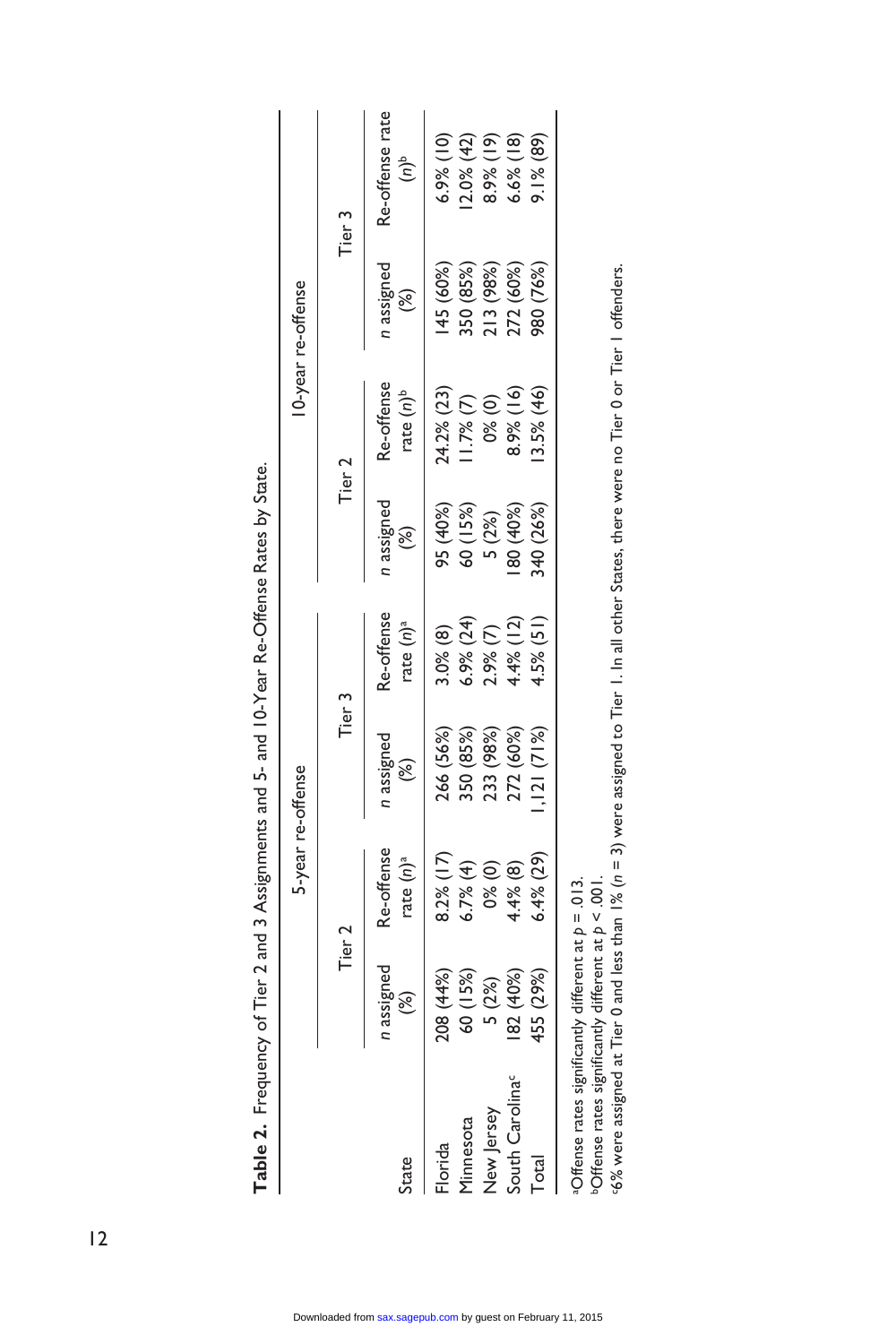|                                           | Static-99R |      |      |     | Static-99R Score Tier 2 |      | Static-99R Score Tier 3 |      |      |
|-------------------------------------------|------------|------|------|-----|-------------------------|------|-------------------------|------|------|
| State                                     | n          | M    | SD   | n   | M                       | SD   | $\mathsf{n}$            | M    | SD   |
| Florida                                   | 103        | 1.97 | 1.96 | 54  | 2.18                    | 1.82 | 49                      | 1.73 | 2.09 |
| Minnesota                                 | 371        | 3.12 | 2.10 | 51  | 3.08                    | 1.53 | 320                     | 3.03 | 2.18 |
| New Jersey                                | 233        | 1.99 | 2.51 | 5   | 2.80                    | 1.10 | 228                     | 1.97 | 2.23 |
| South Carolina <sup>a</sup>               | 10         |      |      |     |                         |      |                         |      |      |
| Combined<br>(excluding<br>South Carolina) | 707        | 2.59 | 2.29 | 110 | 2.85                    | 1.94 | 597                     | 2.61 | 2.24 |

**Table 3.** Mean Static-99R Scores by State and Tier.

<sup>a</sup>SC data are not present due to missing cases.

| Static-99R distribution of risk within tier |         |    |                                                       |  |     |  |  |  |  |  |
|---------------------------------------------|---------|----|-------------------------------------------------------|--|-----|--|--|--|--|--|
| Static-99R                                  | Low (%) |    | Moderate-low (%) Moderate-high (%) High (%) n in tier |  |     |  |  |  |  |  |
| AWA Tier 2                                  | 24      | 46 | 27                                                    |  | 110 |  |  |  |  |  |
| AWA Tier 3                                  | 33      | 32 | 24                                                    |  | 597 |  |  |  |  |  |

**Table 4.** Static-99R Distribution Within AWA Tiers.

One-way ANOVA comparing Static-99R scores in Florida, Minnesota, and New Jersey yielded significant differences,  $F(2, 706) = 23.14$ ,  $p < .001$ . Post hoc comparisons using the Least Significant Difference test (LSD) showed that scores were significantly higher for Minnesota than for Florida or New Jersey ( $p < .001$ ). Consistent with previous research, the Static-99R showed a significant association with sexual re-offending, Area Under the Curve  $(AUC) = 0.70$ , 95% confidence interval  $(CI) = [0.63, 0.77], p < .001$ .

The combined Static-99R score for Tier 2 offenders  $(M = 2.85, SD = 1.94)$  was slightly higher than that for the Tier 3 offenders ( $M = 2.61$ ,  $SD = 2.24$ ), but this difference was not statistically significant (Table 3). In Florida, however, the Static-99R score for Tier 2 was significantly higher than for Tier 3 ( $p < .01$ ).

Table 4 shows the distribution of Static-99R risk categories by tier. Though the majority of sex offenders were classified as AWA Tier 3, the majority of Tier 3 offenders fell into the low, and low to moderate risk bands according to the Static-99R. There was a significant difference between the tiers in the distribution of Static-99R levels,  $\gamma^2(3) = 14.8$ ,  $p = .002$ . Tier 3 had a slightly higher proportion of high-risk cases, but this difference was not significant. Overall, however, in both Tiers 2 and 3, about two thirds of the offenders fell in the low or moderate to low risk categories. Approximately 1 in 10 was identified as high risk. In fact, the differences appear to be in the distributions of the moderate risk categories, with those offenders assigned to Tier 2 more likely to score as moderate risk.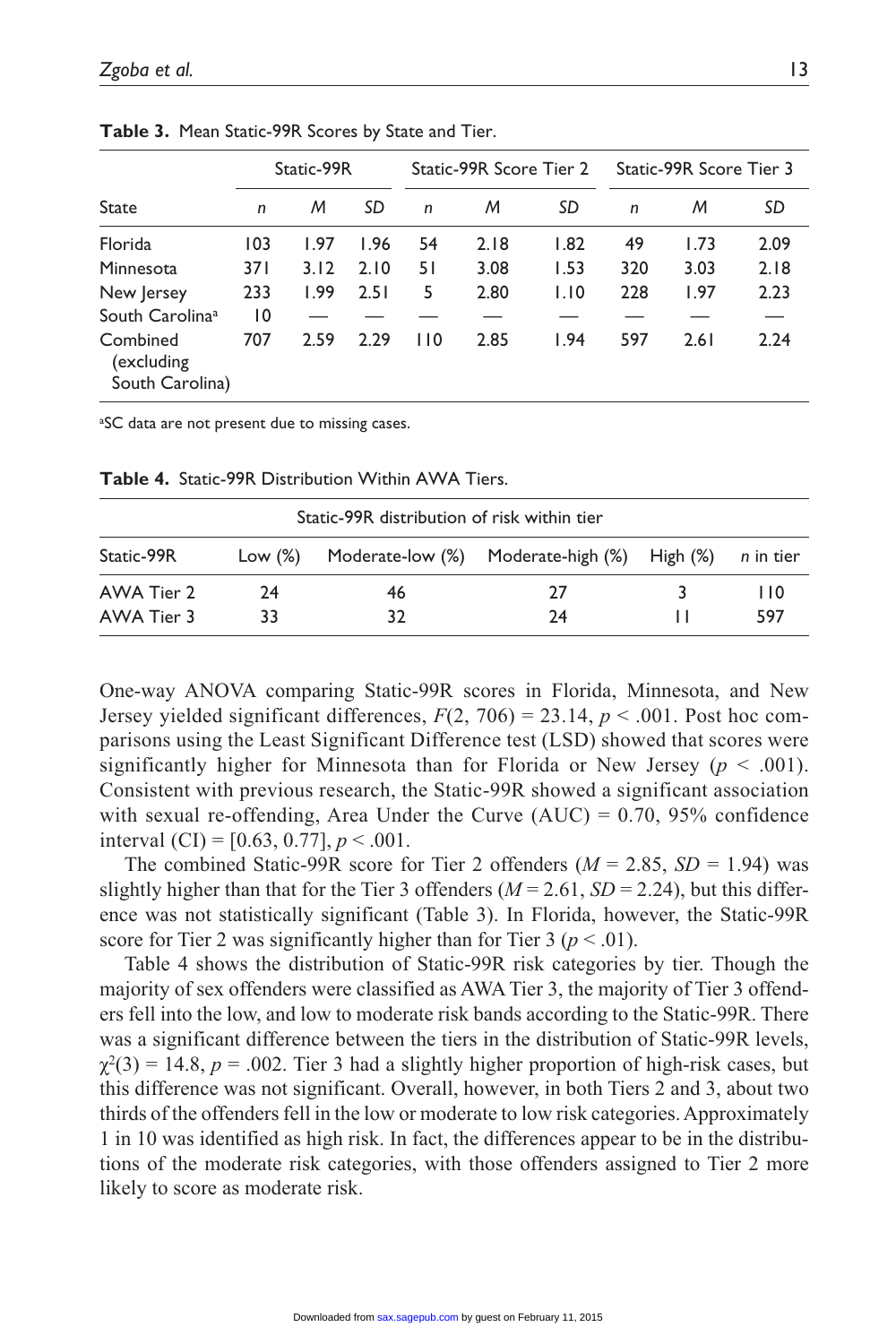## *State Classification and Recidivism*

The efficiency of the current state tier systems in classifying sex offenders was examined by comparing the recidivism rates of higher risk with lower risk individuals in each state. Florida and South Carolina assign a sexual predator designation for offenders using an offense-based model, yet Minnesota and New Jersey assign tiers using unique evidence-based risk assessment procedures. Because Florida and South Carolina use systems with two levels, whereas Minnesota and New Jersey use systems with three tiers, Minnesota and New Jersey samples were partitioned into high risk (Level 3) and not high risk (Levels 1 and 2). At the 5-year follow-up, higher risk state tiers were associated with higher sexual recidivism rates (8%, 12/158, vs. 5%, 40/767, in the lower risk categories), but the results were not statistically significant. At the 10-year follow-up, 18% (19/106) of the higher risk offenders had recidivated, compared with 12% (67/582) of the lower risk group,  $\chi^2(1) = 3.37$ ,  $p = .066$ .

The ability of state and AWA tier designations to predict 10-year recidivism rates were examined via logistic regression. A higher state assigned tier was found to be significantly associated with sexual recidivism in the expected, positive direction,  $\beta$  = 0.70,  $p = 0.02$ , whereas a higher AWA tier was significantly associated with sexual recidivism in the inverse and thus unexpected direction, β = −0.81, *p* = .001. The comparable analyses for 5-year sexual recidivism yielded similar results, but these were statistically significant only for the inverse relationship of AWA tier to re-offending.

#### **Discussion**

Title 1 of the AWA sought to improve community safety by standardizing the procedures used by states to classify sex offenders and to determine registration and notification requirements. Presumably, classification schemes are expected to assist with identifying and managing offenders who pose the greatest threat to public safety. In this study, we have investigated three ways of determining the level of concern that authorities should have for specific individuals: the offense-based tier system mandated by the AWA, the existing tier systems in four states, and the Static-99R, an actuarial risk assessment instrument. Overall, rates of recidivism were consistent with prior research: 5- and 10-year recidivism rates were, across the four-state sample, 5.1% and 10.2%, respectively. There were very few Tier 1 offenders in our sample, likely because AWA Tier 1 criteria require an offender to be sentenced to less than 1-year incarceration, and our sample was selected from a released prison population. AWA Tier 1 may reflect misdemeanor status in many jurisdictions.

The findings of the present study call into question the accuracy and utility of the AWA classification system in detecting high-risk offenders and determining concordant risk management procedures upon an offender's release into the community. After 5 and 10 years, AWA Tier 3 offenders did not have significantly higher rates of recidivism than Tier 2 offenders. In fact, in Florida, AWA classification was significantly, but inversely, associated with sexual recidivism. In other words, Tier 2 offenders had higher recidivism rates than Tier 3. The findings suggest that AWA tiers did a poor job of identifying high-risk offenders, and thus may not meaningfully guide sex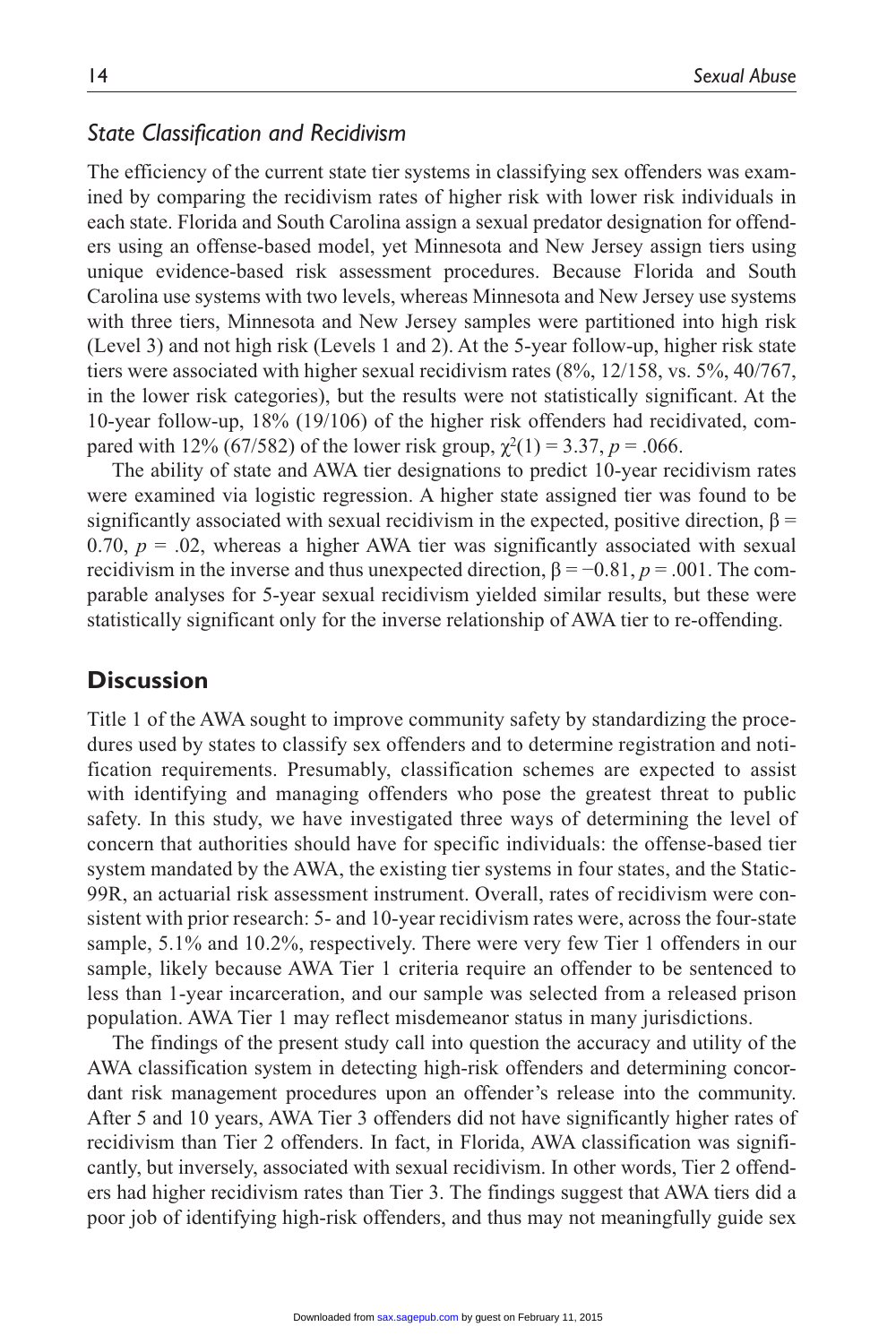offender management practices. Existing state classification showed a more consistent trend in the expected direction, with lower tier offenders recidivating at lower rates than higher tier offenders at both 5- and 10-year follow-up times.

Actuarial risk assessment scores were found, on average, to be in the moderate to low risk range, and few offenders were found in the highest risk bands. Actuarial scores were not systematically consistent with assigned AWA tier levels; AWA Tier 3 offenders did not have higher Static-99R scores than Tier 2. To illustrate, the mean Static-99R score of Tier 2 offenders was 2.85, while the mean Static-99R score of Tier 3 offenders was 2.61. While the majority of sex offenders in all the four states fell into AWA Tier 3, most offenders were classified as low or moderately low risk using the Static-99R. This distribution suggests that the AWA tiers overestimate risk in most cases and erroneously imply that the majority of RSO pose a high threat to community safety.

# *Implications for Policy and Practice*

The most salient policy considerations are twofold. First, if the purpose of a classification scheme is to identify higher risk offenders to guide public awareness and law enforcement monitoring, it is essential for that classification scheme to approximate relative risk in a meaningful fashion. Second, it follows that if the classification scheme is not an accurate portrayal of relative risk, then the resources for tracking and monitoring sex offenders cannot be allocated efficiently. The AWA classification scheme implies that Tier 3 offenders are more dangerous and requires them to register more often for longer durations. Thus, testing and ascertaining the validity of the Tier 3 designation has provided valuable information. Comparing the corresponding recidivism rates of actuarial risk assessments and AWA tier categories revealed that the AWA classification scheme did not represent a systematic and hierarchical classification of relative risk categories. It follows, then, that resource distribution may not be as efficient as might be optimal, both in terms of cost-effectiveness and public safety benefits.

Notably, the latest research on long-term sex offense recidivism indicated that sex offender recidivism risk is highest during the first few years after release, and decreases substantially over time as individuals remain in the community sex offense–free (Hanson, Harris, Helmus, & Thornton, 2014). After 16.5 years offense-free in the community, even high-risk sexual offenders (defined by Static-99R scores) had no greater likelihood of committing a new sex offense than non-sexual criminals. Thus, policies such as lifetime (or even 25 year) registration may be unnecessary and resources might be better spent on more intensive supervision in the early years of reentry (Hanson et al., 2014).

# *Limitations*

All studies that include multiple states, historical files, and individualized criminal codes pose challenges to researchers, and this study was no exception. First, because the sex offenders randomly selected for these analyses were released prisoners (making it impossible to include civilly committed sex offenders), they may represent a higher risk sample than sex offenders who were not sentenced to prison. The group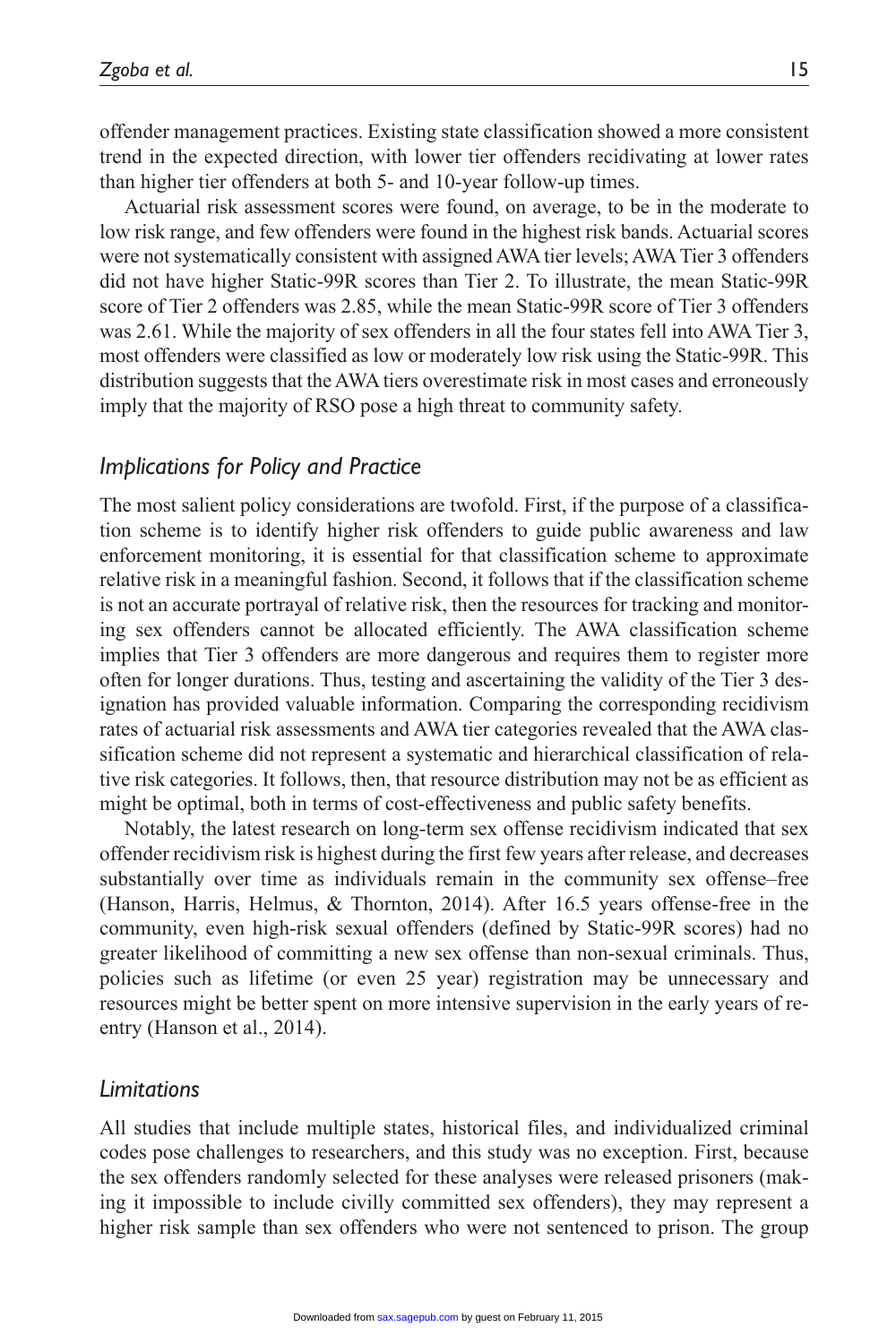may differ, therefore, from the overall population of RSOs. As well, officially sanctioned offenders might differ from undetected offenders, and sex offenders who were convicted and sent to prison might differ from detected offenders who were diverted from judicial punishment. Findings from the present study might not generalize to lower risk or non-incarcerated sex offenders.

Second, our ability to control for potentially confounding variables was limited. In particular, we speculated that the doubling of recidivism between 5 and 10 years follow-up may have been the result of some suppression occurring during the first 5 years, possibly due to greater formal supervision. For most cases, we were unable to determine the degree of supervision after release, and therefore we were unable to control for or to test differences based on supervision conditions in our analyses. Presently, sexual offenders released into the community experience different conditions than the sexual offenders released in most of the samples that have been previously used to study the predictive accuracy of assessment instruments. Major differences include longer prison sentences, tighter probationary supervision, longer supervision periods, community notification, residence restrictions, and electronic monitoring. All of these conditions may collectively alter the recidivism potential posed by sexual offenders either by reducing opportunities for crime or by increasing the likelihood that new crimes will be more quickly detected.

Third, we recognize that the system we generated for classifying offenders into AWA tiers in this study might not precisely reflect the procedures ultimately approved by the federal government. The complicated process of applying AWA criteria varies by state because of the idiosyncratic statutory definitions in each jurisdiction. Although we recognize the potential imperfections of our strategy, we are confident that the method approximates the federal classification system in a reliable and valid fashion. The results of the present research indicate that it is essential for both state and federal government agencies to allocate sufficient financial resources for evaluating their risk classification systems.

# **Conclusion**

Title 1 of the AWA intended to standardize the procedures that states use to classify sex offenders by providing an offense-based categorization scheme. As of this writing, the AWA has been substantially implemented by 17 states. Presumably, classification models are expected to accurately identify offenders who pose the greatest threat to public safety, so that management strategies can be implemented accordingly. If decision making is going to be driven by assigning offenders into defined risk classes, then those categories must be determined by empirically derived procedures that are more likely to correctly identify high-risk offenders. In this study, not only did existing State classification systems outperform AWA tiers, but also when the AWA tiers were related to re-offending or risk level, offenders assigned to the lower tier (Tier 2) consistently offended at a higher rate and had higher actuarially predicted risk than offenders assigned to the higher tier (Tier 3). Assessment procedures serve multiple, important roles in treatment and management of sex offenders. They not only allow clinicians to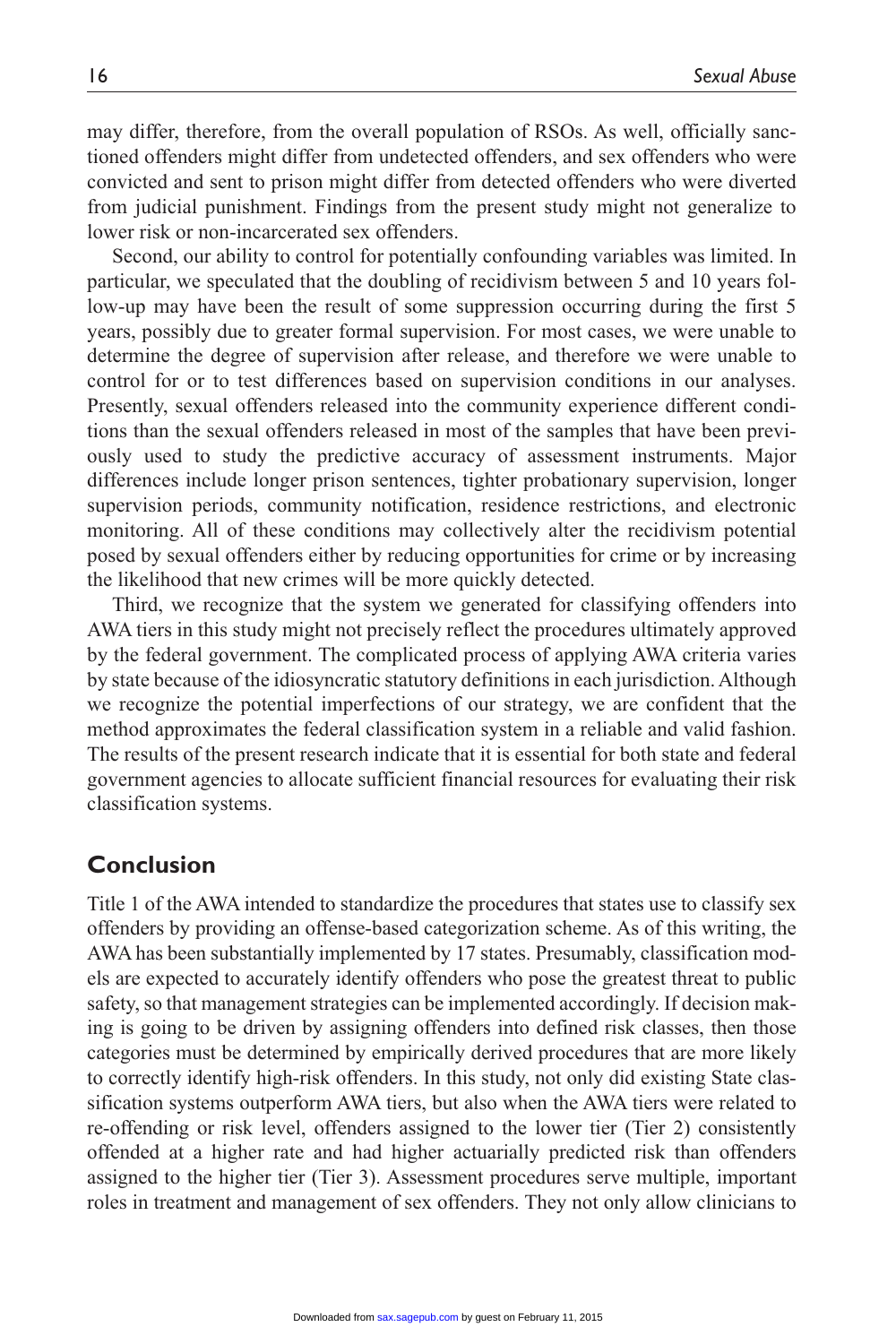target the risk factors and criminogenic needs most relevant for intervention planning, but they also play an integral role in supervision and monitoring (Andrews, Bonta, & Wormith, 2011; Poston & Hanson, 2010). Moreover, they can direct the allocation of limited resources to the highest risk offenders so that public safety can be maximized in a cost-effective manner. Assessment tools and risk classification systems that are not empirically driven offer misinformation to the public and lead to an inefficient distribution of resources, perhaps ultimately undermining the important goal of public safety.

# **Acknowledgment**

The authors would like to thank the research assistants who collected much of the data, Dr. Andrew Harris of University of Massachusetts Lowell who assisted with data refinement, and the respective state agencies which provided either the data or access to it.

## **Authors' Note**

The views presented in this report represent those of the authors and do not necessarily reflect the position of the National Institute of Justice, the U.S. Department of Justice, or the individual state governments of New Jersey, Minnesota, Massachusetts, South Carolina, or Florida.

## **Declaration of Conflicting Interests**

The author(s) declared no potential conflicts of interest with respect to the research, authorship, and/or publication of this article.

# **Funding**

The author(s) disclosed receipt of the following financial support for the research, authorship, and/or publication of this article: This study was supported by The National Institute of Justice grant funding (2008-MU-MU-0001).

#### **References**

- Ackerman, A. R., Harris, A. J., Levenson, J. S., & Zgoba, K. (2011). Who are the people in your neighborhood? A descriptive analysis of individuals on public sex offender registries. *International Journal of Psychiatry and Law*, *34*, 149-159.
- Ackerman, A. R., Levenson, J. S., & Harris, A. J. (2012). How many sex offenders really live among us? Adjusted counts and population rates in five U.S. states. *Journal of Crime & Justice*, *35*, 464-474.
- Ackerman, A. R., Sacks, M., & Greenberg, D. F. (2012). Legislation targeting sex offenders: Are recent policies effective in reducing rape? *Justice Quarterly*, *29*, 858-887.
- Adkins, G., Huff, D., & Stageberg, P. (2000). *The Iowa sex offender registry and recidivism*. Des Moines: Iowa Department of Human Rights.
- Agan, A. Y. (2011). Sex offender registries: Fear without function? *Journal of Law & Economics*, *54*, 207-239.
- Andrews, D. A., Bonta, J., & Wormith, J. S. (2011). The risk-need-responsivity (RNR) model: Does adding the good lives model contribute to effective crime prevention? *Criminal Justice and Behavior*, *38*, 735-755.
- Babchishin, K. M., Hanson, R. K., & Helmus, L. (2012). Even highly correlated measures can add incrementally to predicting recidivism among sex offenders. *Assessment*, *19*, 442-461.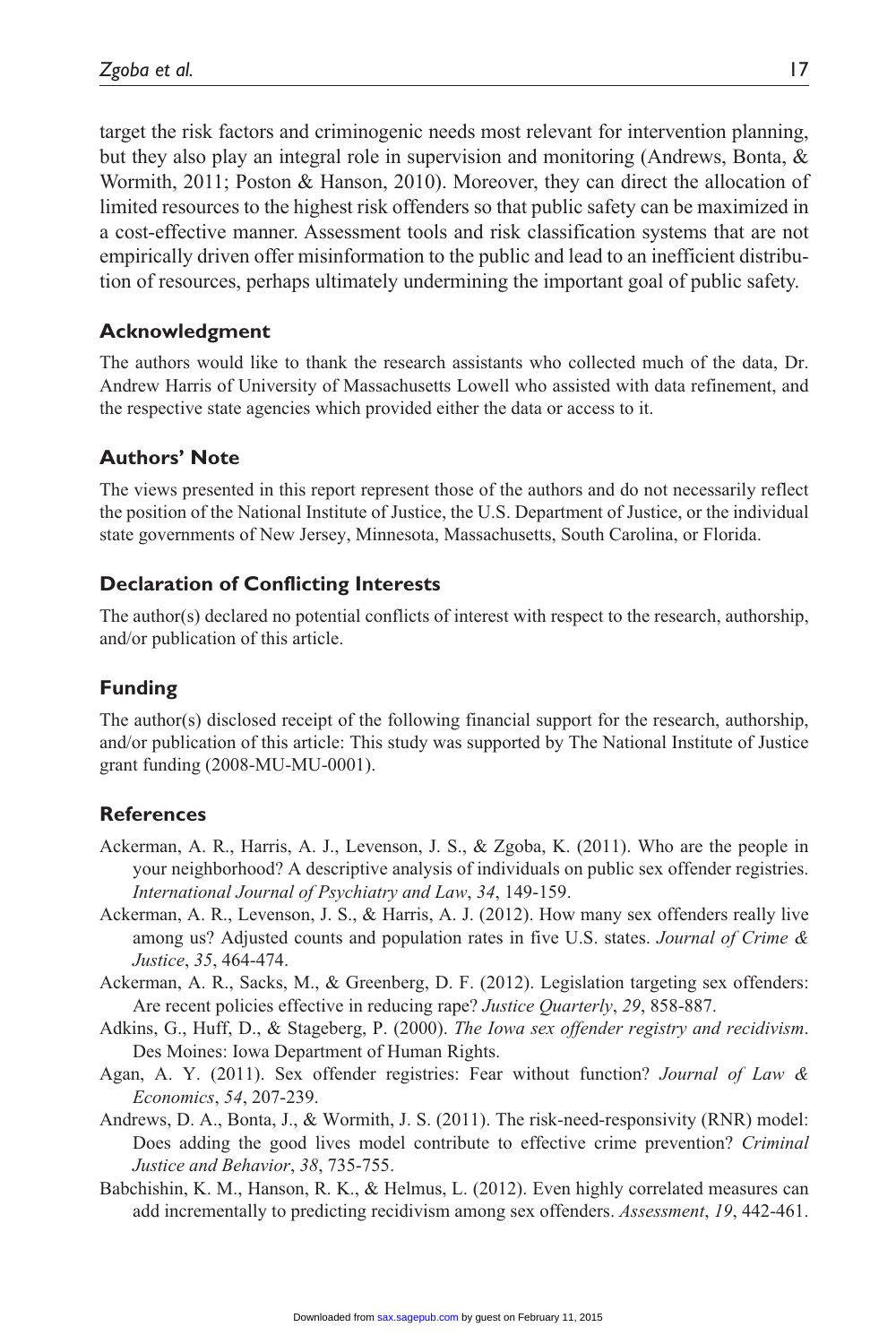- Blasko, B. L., Jeglic, E. L., & Mercado, C. C. (2011). Are actuarial risk data used to make determinations of sex offender risk classification: An examination of sex offenders selected for enhanced registration and notification. *International Journal of Offender Therapy and Comparative Criminology*, *55*, 676-692.
- Duwe, G., & Donnay, W. (2008). The impact of Megan's law on sex offender recidivism: The Minnesota experience. *Criminology*, *46*, 411-446.
- Epperson, D. L., Kaul, J. D., Huot, S. J., Hesselton, D., Alexander, W., & Goldman, R. (1999). *Minnesota sex offender screening tool - Revised (MnSost-R): Development performance, and recommended risk level cut scores*. Retrieved from [www.psychology.iastate.edu/](www.psychology.iastate.edu/faculty/epperson) [faculty/epperson](www.psychology.iastate.edu/faculty/epperson)
- Ferguson, G. E., Eidelson, R. J., & Witt, P. H. (1998). New Jersey's sex offender risk assessment scale: Preliminary validity data. *Journal of Psychiatry & Law*, *26*, 327-351.
- Freeman, N. J., & Sandler, J. C. (2010). The Adam Walsh Act: A false sense of security or an effective public policy initiative? *Criminal Justice Policy Review*, *21*, 31-49.
- Hanson, R. K., Harris, A. J., Helmus, L., & Thornton, D. (2014). High-risk sex offenders may not be high risk forever. *Journal of Interpersonal Violence*, *29*, 2792-2813. doi:10.1177/0886260514526062
- Hanson, R. K., & Morton-Bourgon, K. (2005). The characteristics of persistent sexual offenders: A meta-analysis of recidivism studies. *Journal of Consulting and Clinical Psychology*, *73*, 1154-1163.
- Hanson, R. K., & Thornton, D. (1999). *Static-99: Improving actuarial risk assessments for sex offenders*. Ottawa, Ontario: Department of the Solicitor General of Canada.
- Hanson, R. K., & Thornton, D. (2000). Improving risk assessments for sex offenders: A comparison of three actuarial scales. *Law and Human Behavior*, *24*, 119-136.
- Harris, A. J., Levenson, J. S., & Ackerman, A. R. (2014). Registered sex offenders in the United States: Behind the numbers. *Crime & Delinquency*, *60*, 3-33. doi:10.1177/0011128712443179
- Harris, A. J., & Lobanov-Rostovsky, C. (2010). Implementing the Adam Walsh Act's Sex Offender Registration and Notification Provisions: A survey of the states. *Criminal Justice Policy Review*, *21*, 202-222.
- Harris, A. J., Lobanov-Rostovsky, C., & Levenson, J. S. (2010). Widening the net: The effects of transitioning to the Adam Walsh Act classification system. *Criminal Justice and Behavior*, *37*, 503-519.
- Harris, A. J. R., & Hanson, R. K. (2004). *Sex offender recidivism: A simple question* (No. 2004-03). Ottawa, Ontario: Public Safety and Emergency Preparedness Canada.
- Helmus, L., Hanson, R. K., Thornton, D., Babchishin, K. M., & Harris, A. J. (2012). Absolute recidivism rates predicted by Static-99R and Static-2002R sex offender risk assessment tools vary across samples: A meta-analysis. *Criminal Justice and Behavior*, *39*, 1148-1171.
- Helmus, L., Thornton, D., Hanson, R. K., & Babchishin, K. M. (2012). Improving the predictive accuracy of Static-99R and Static-2002 with older sex offenders: Revised age weights. *Sexual Abuse: Journal of Research and Treatment*, *24*, 64-101.
- Letourneau, E., Levenson, J. S., Bandyopadhyay, D., Sinha, D., & Armstrong, K. (2010). Effects of South Carolina's sex offender registration and notification policy on adult recidivism. *Criminal Justice Policy Review*, *21*, 435-458.
- Levenson, J. S., & D'Amora, D. A. (2007). Social policies designed to prevent sexual violence: The emperor's new clothes? *Criminal Justice Policy Review*, *18*, 168-199.
- Levenson, J. S., Fortey, T., & Baker, J. N. (2010). Views of sexual abuse professionals about sex offender notification policies. *International Journal of Offender Therapy and Comparative Criminology*, *54*, 150-168.